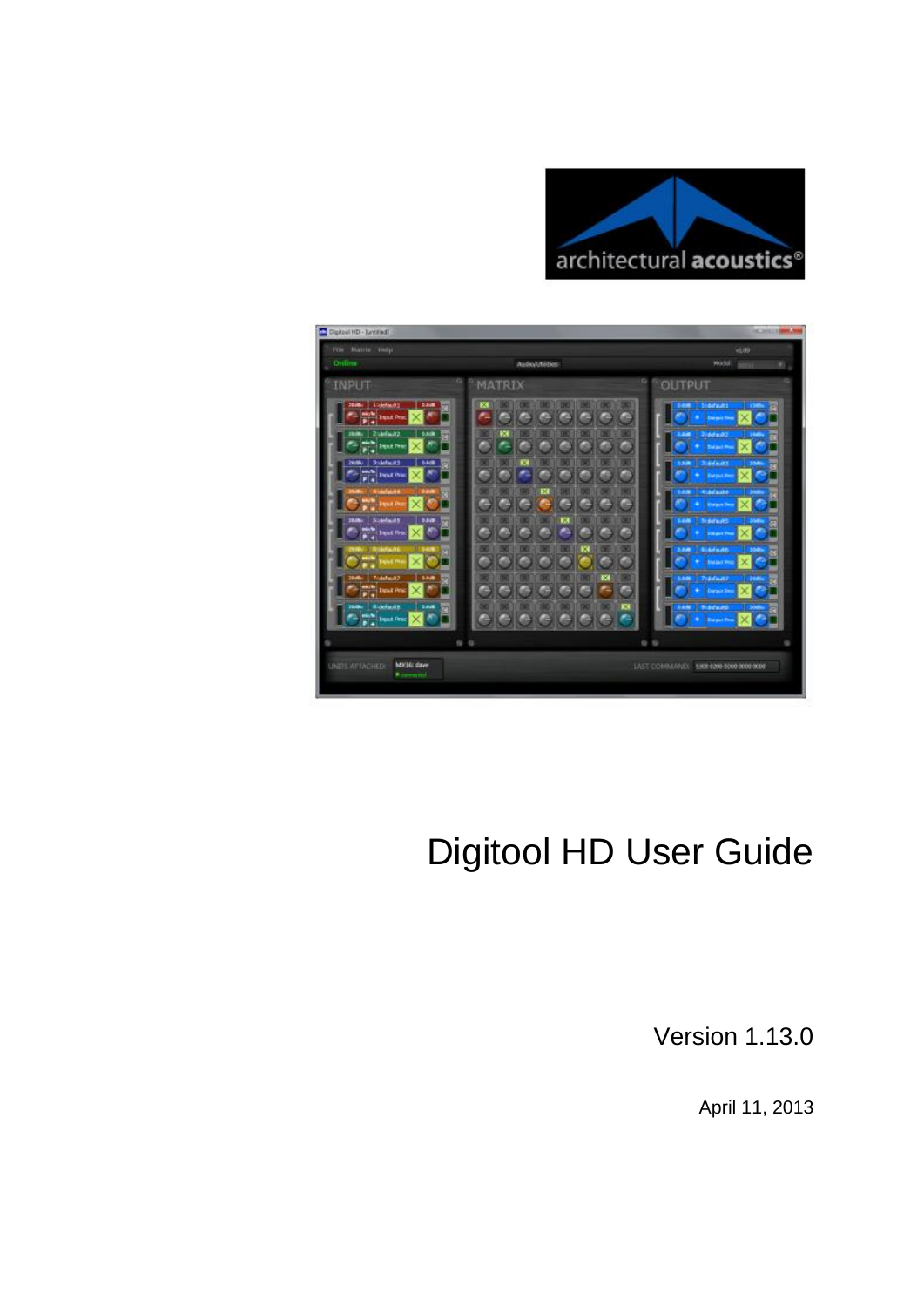## **Copyright notice**

The information contained in this manual is subject to change without notice. Peavey Electronics is not liable for improper installation or configuration. The information contained herein is intended only as an aid to qualified personnel in the design, installation and maintenance of engineered audio systems. The installing contractor or end user is ultimately responsible for the successful implementation of these systems.

All creative content in this manual, including the layout, art design, content, photography, drawings, specifications and all other intellectual property is Copyright © 2013 Peavey Electronics Corporation. All Rights Reserved. Features & specifications subject to change without notice.

Prepared by Peavey Digital Research, 6 Elm Place, Eynsham, Oxford, OX29 4BD, UK.

Email:aatechsupport@peavey.com

## **Scope**

This guide introduces and explains how to use the features of Digitool HD, a tool for configuring Digitool audio processing and control systems.

It is assumed that you have already installed Digitool audio processing products, as described in the individual manuals for those devices.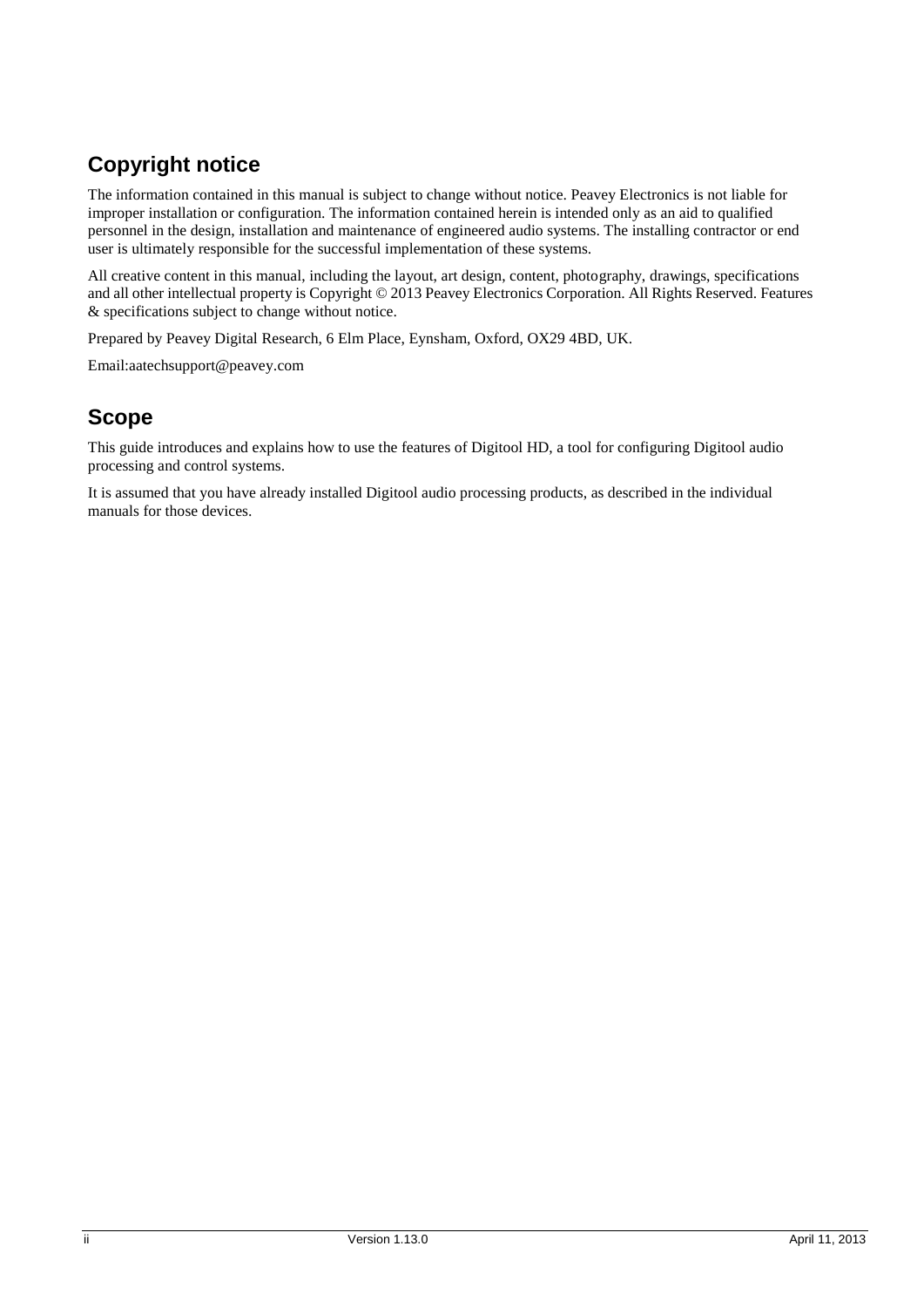# **Contents**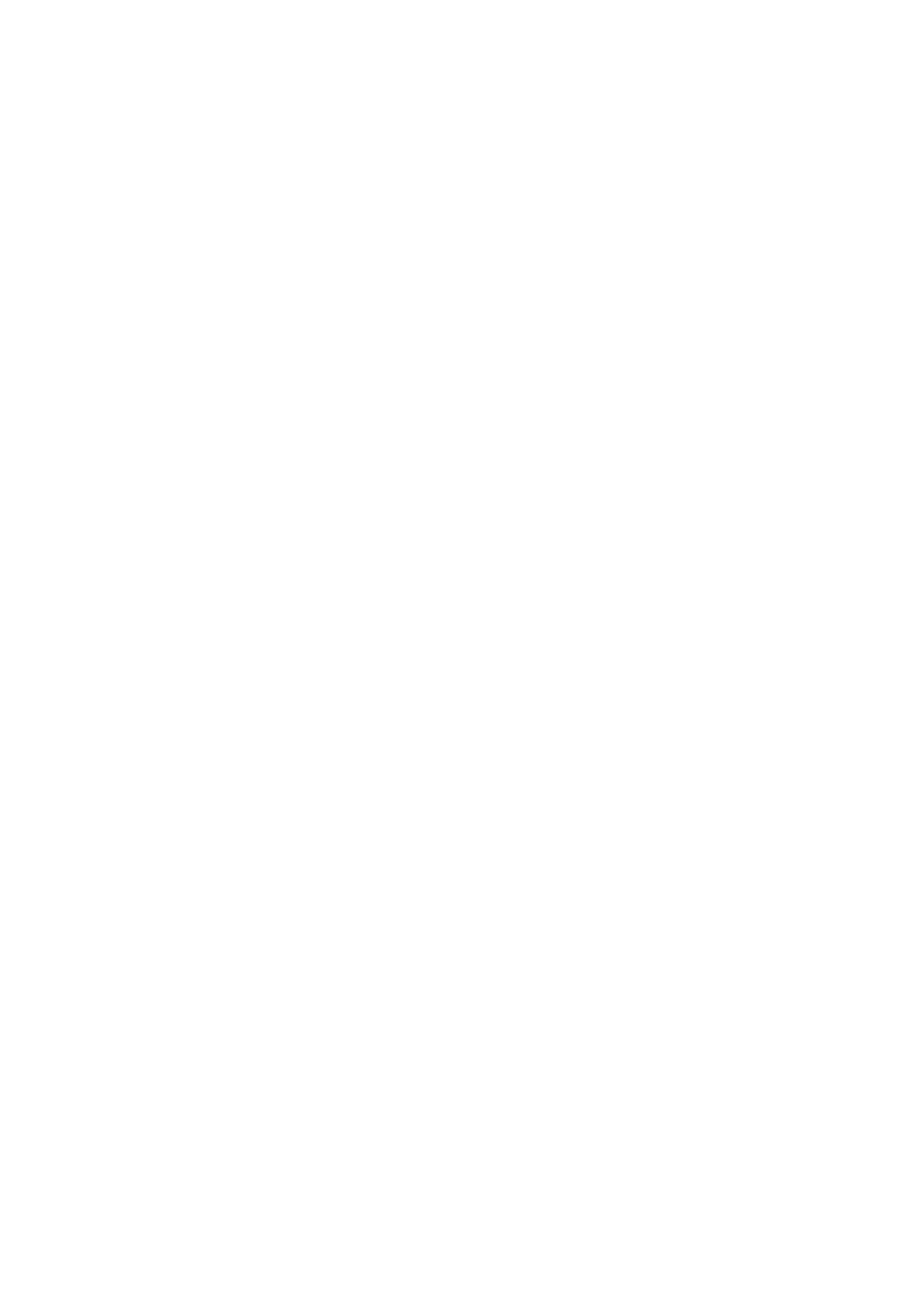# <span id="page-4-0"></span>**Chapter 1 Introduction**

# <span id="page-4-1"></span>**In This Chapter**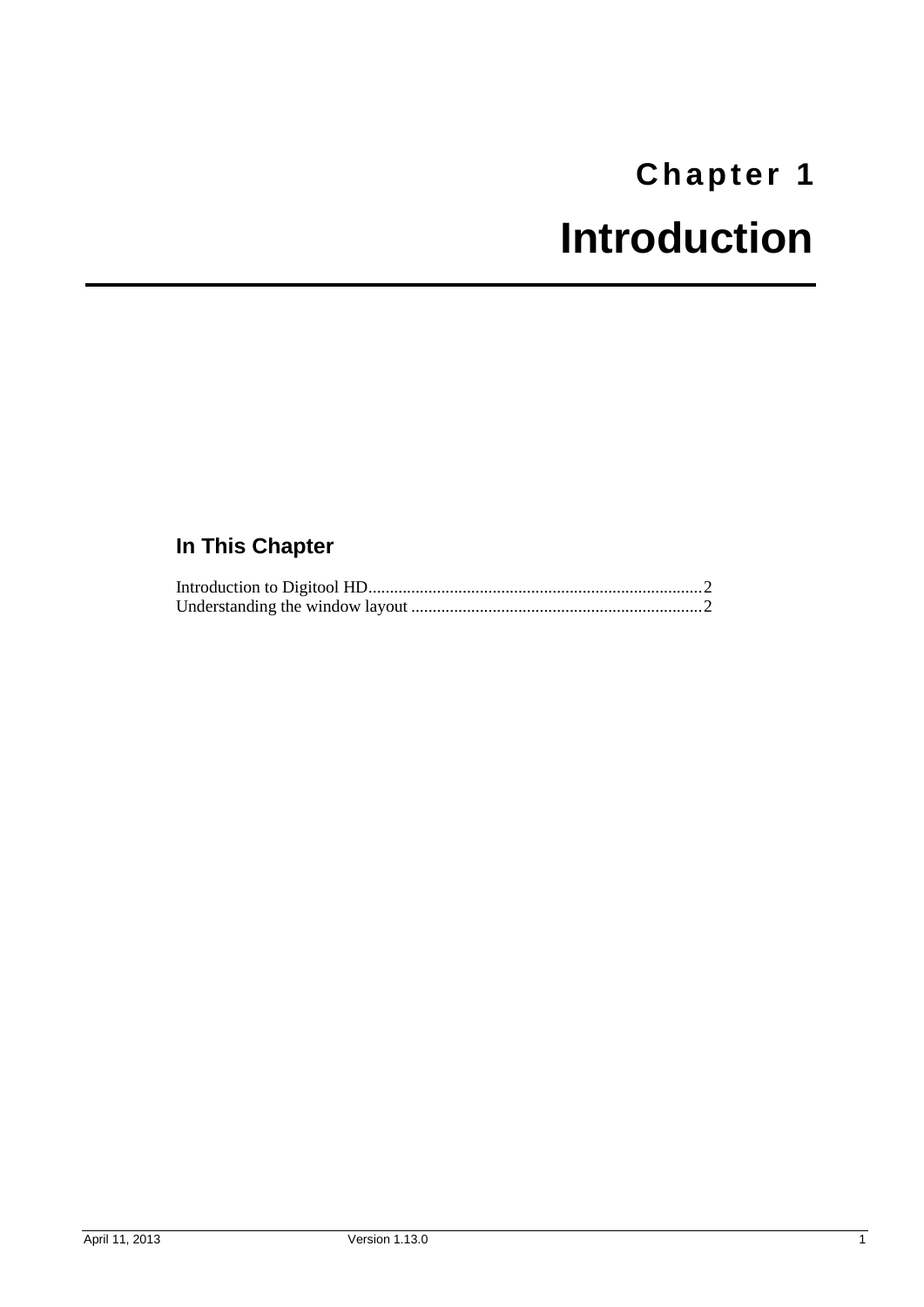## <span id="page-5-0"></span>**Introduction to Digitool HD**

Digitool HD is a Windows application that allows you to configure one or more Digitool audio processing devices attached to the PC via USB connections.

You can set up connections between input and output connectors on the devices and configure the DSP features to control the characteristics of the audio. There is a full complement of DSP components that can be enabled on every input and output that cover most audio processing applications. Available components include filters, gates, compressors and delays.

As you make changes to settings for a Digitool hardware device in Digitool HD, the configuration on the hardware is updated immediately. The settings are stored in flash memory and will remain active even if the unit is power-cycled.

| Online                                                                                                                                        | Shows the status of the active Digitool audio<br>processor. Several devices can be connected to<br>the PC at the same time.                                                                                                                                                                                                                                                                                                                                    |
|-----------------------------------------------------------------------------------------------------------------------------------------------|----------------------------------------------------------------------------------------------------------------------------------------------------------------------------------------------------------------------------------------------------------------------------------------------------------------------------------------------------------------------------------------------------------------------------------------------------------------|
| Audio / Utilities                                                                                                                             | Switches the display between the audio<br>configuration view (input channels / matrix /<br>output channels) and the utilities view (serial<br>control / generator / priority mute etc).                                                                                                                                                                                                                                                                        |
| Model:<br><b>MX16</b>                                                                                                                         | Used when you are creating a configuration file<br>for download to a Digitool unit and no Digitool<br>hardware device is attached to the PC.                                                                                                                                                                                                                                                                                                                   |
|                                                                                                                                               | When a selection is made, the control surface is<br>updated to show controls for that device.                                                                                                                                                                                                                                                                                                                                                                  |
| 1:Input1<br>0.0 <sub>d</sub> B<br>0dBu<br>mic/In<br><b>Input Proc</b><br>0.0 <sub>dB</sub><br>2:Input2<br>0dBu<br>mic/In<br><b>Input Proc</b> | Used to configure the input channels. You can<br>select the source for a channel: mic/line in or<br>AES, and you can specify the input sensitivity,<br>input polarity, phantom power and gain for each<br>channel. You can also configure DSP features,<br>including filters and gates, and view a response<br>graph, using the <i>Input Proc</i> buttons.<br>For more information on the DSP features of<br>Digitool HD, see <i>DSP devices</i> (on page 23). |
|                                                                                                                                               | Links two or more channels together. Adjusting<br>the controls of one linked channel will change<br>that setting on all channels linked to it.                                                                                                                                                                                                                                                                                                                 |
|                                                                                                                                               | Clicking an output channel link button a second<br>time creates a crossover group containing the<br>two channels. Up to four channels can be<br>grouped in this way.                                                                                                                                                                                                                                                                                           |

## <span id="page-5-1"></span>**Understanding the window layout**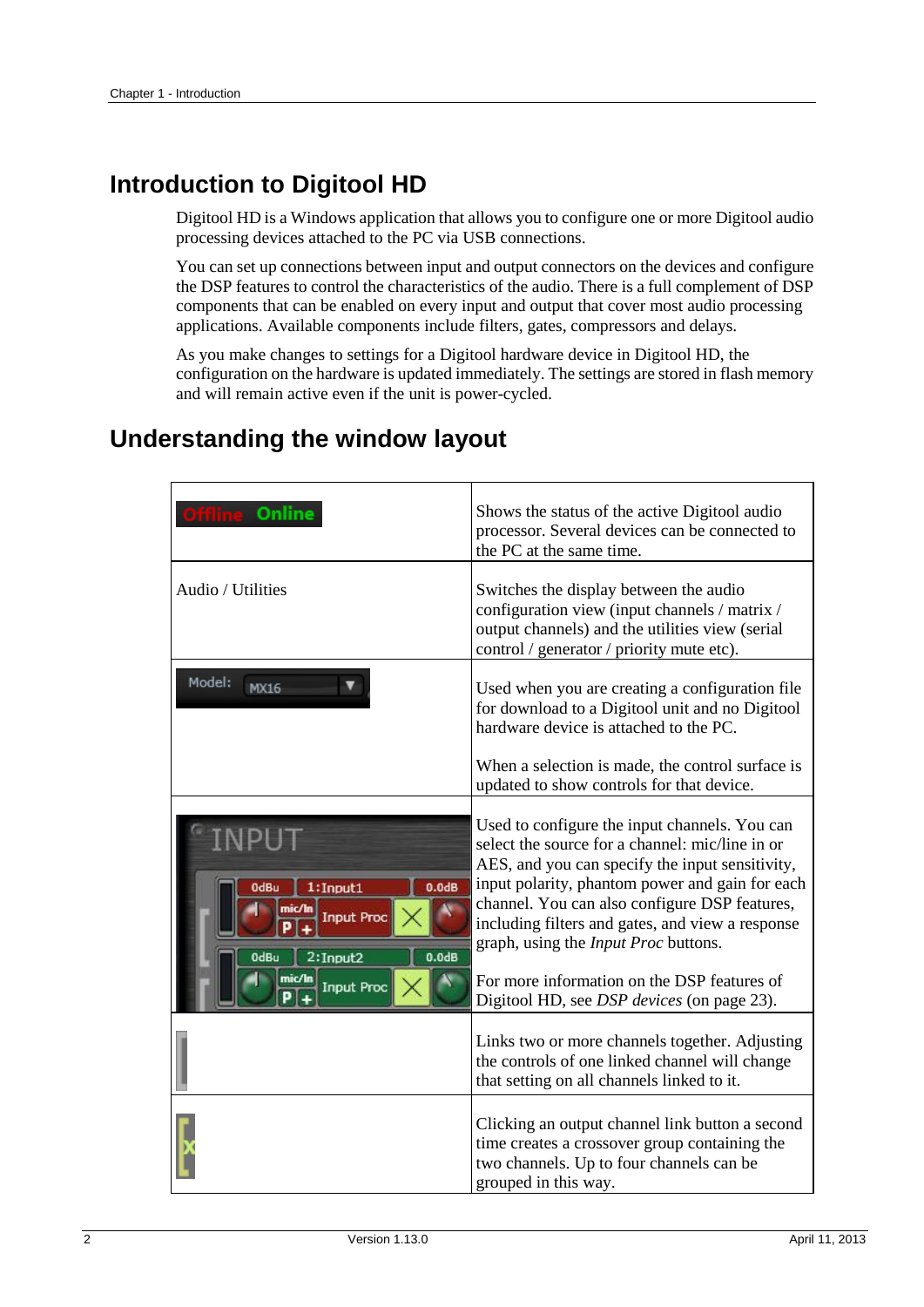|                                                                                                                                         | When you click the <i>Output Proc</i> button next to<br>any of the channels in the crossover group, you<br>can configure the crossover and DSP settings for<br>all channels on the same screen.<br>For more information, see Using output<br><i>crossover control</i> (on page 12).                                                                                              |
|-----------------------------------------------------------------------------------------------------------------------------------------|----------------------------------------------------------------------------------------------------------------------------------------------------------------------------------------------------------------------------------------------------------------------------------------------------------------------------------------------------------------------------------|
|                                                                                                                                         | Used to set up connections between input and<br>output channels in order to route audio. The<br>colored knob controls and mute (x) controls<br>show where a connection has been established.<br>When you move the mouse over the matrix, a<br>colored line will show which input and output<br>channels would be linked if a connection were<br>made.                            |
| 1:Output1<br>0dBu<br>0.0 <sub>dB</sub><br><b>Output Proc</b><br>2:Output2<br>0dBu<br>0.0 <sub>dB</sub>                                  | Used to configure the output channels. You can<br>specify the output level from the matrix, input<br>polarity and maximum output level. You can<br>also configure DSP features, including filters and<br>gates, and view a response graph, using the<br>Output Proc buttons.<br>For more information on the DSP features of<br>Digitool HD, see <i>DSP devices</i> (on page 23). |
| <b>Output Proc</b><br>MX16: digitool<br><b>UNITS ATTACHED:</b><br>connected<br>MX16: digitool<br>MX32: digitool<br>connect<br>connected | Shows when one or more Digitool devices are<br>connected to the PC running Digitool HD.<br>When more than one device is connected, the<br>device you are currently configuring is shown<br>with <i>connected</i> underneath. You can click<br><i>connect</i> under one of the other devices to connect                                                                           |
| <b>LAST COMMAND</b>                                                                                                                     | to it.<br>Displays a code that represents the user's last<br>action.                                                                                                                                                                                                                                                                                                             |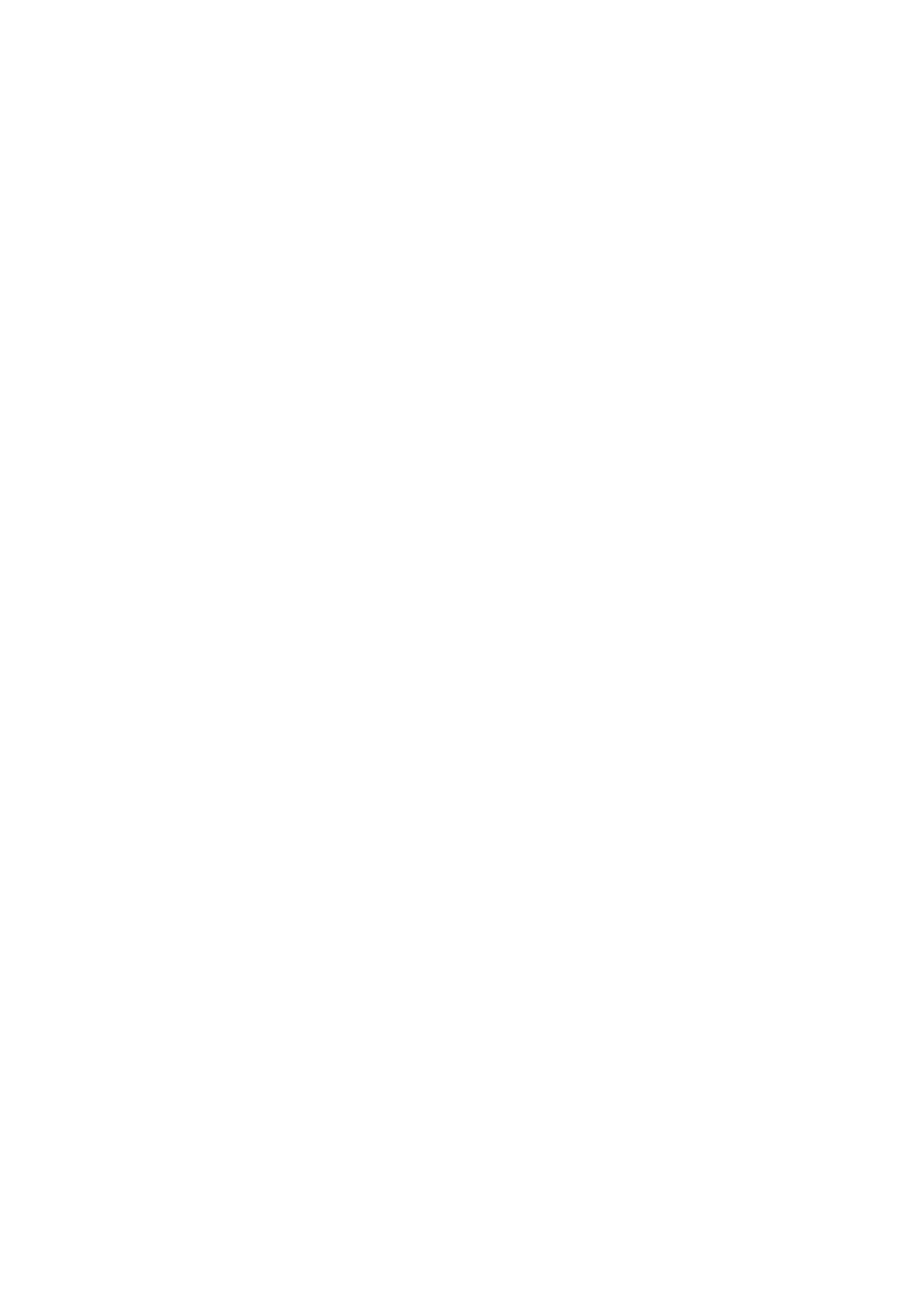# <span id="page-8-1"></span><span id="page-8-0"></span>**Chapter 2 Getting started**

# **In This Chapter**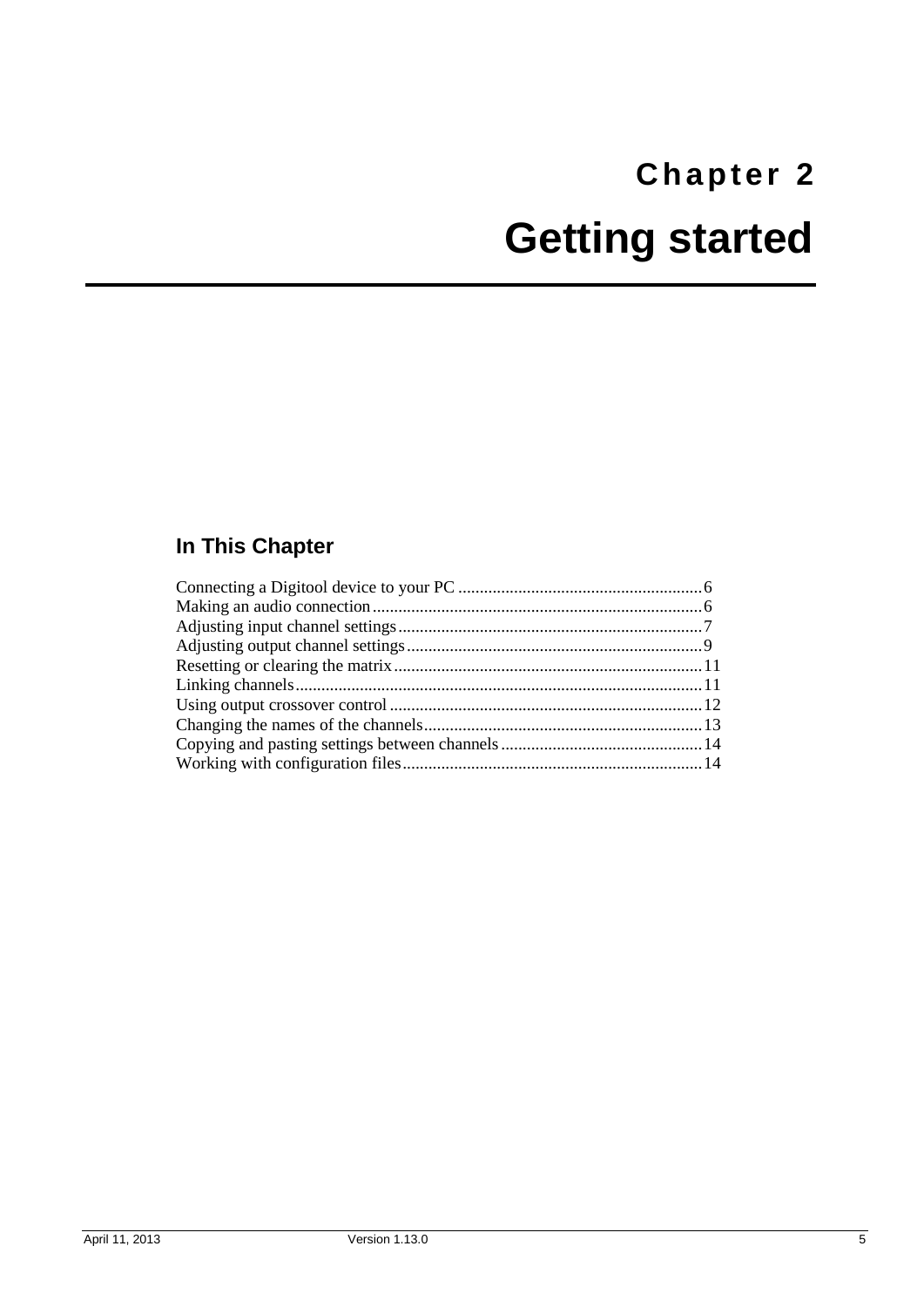## <span id="page-9-0"></span>**Connecting a Digitool device to your PC**

In order to run Digitool HD with a Digitool audio processor, you must make a USB connection between the PC running Digitool HD and the Digitool audio processor, as shown below.



The sections in the remainder of this manual assume that the connection has been made.

**Note:** It is not currently possible to configure a Digitool device over a network connection.

## <span id="page-9-1"></span>**Making an audio connection**

1. Hover the mouse over the **MATRIX** part of the window until a line is displayed between the input channel you want to use and the output channel you want to use.

In the example below, we are making a connection between input channel 1 and output channel 2.



2. Click the  $\boxtimes$  (mute) button inside the selection box to change it to  $\boxtimes$  and open the connection.

A level control for adjusting the mix will become available.

**Note**: If you are using a Digitool hardware device with more than 8 channels, you will need to scroll the matrix display to view all the available cross points on the matrix.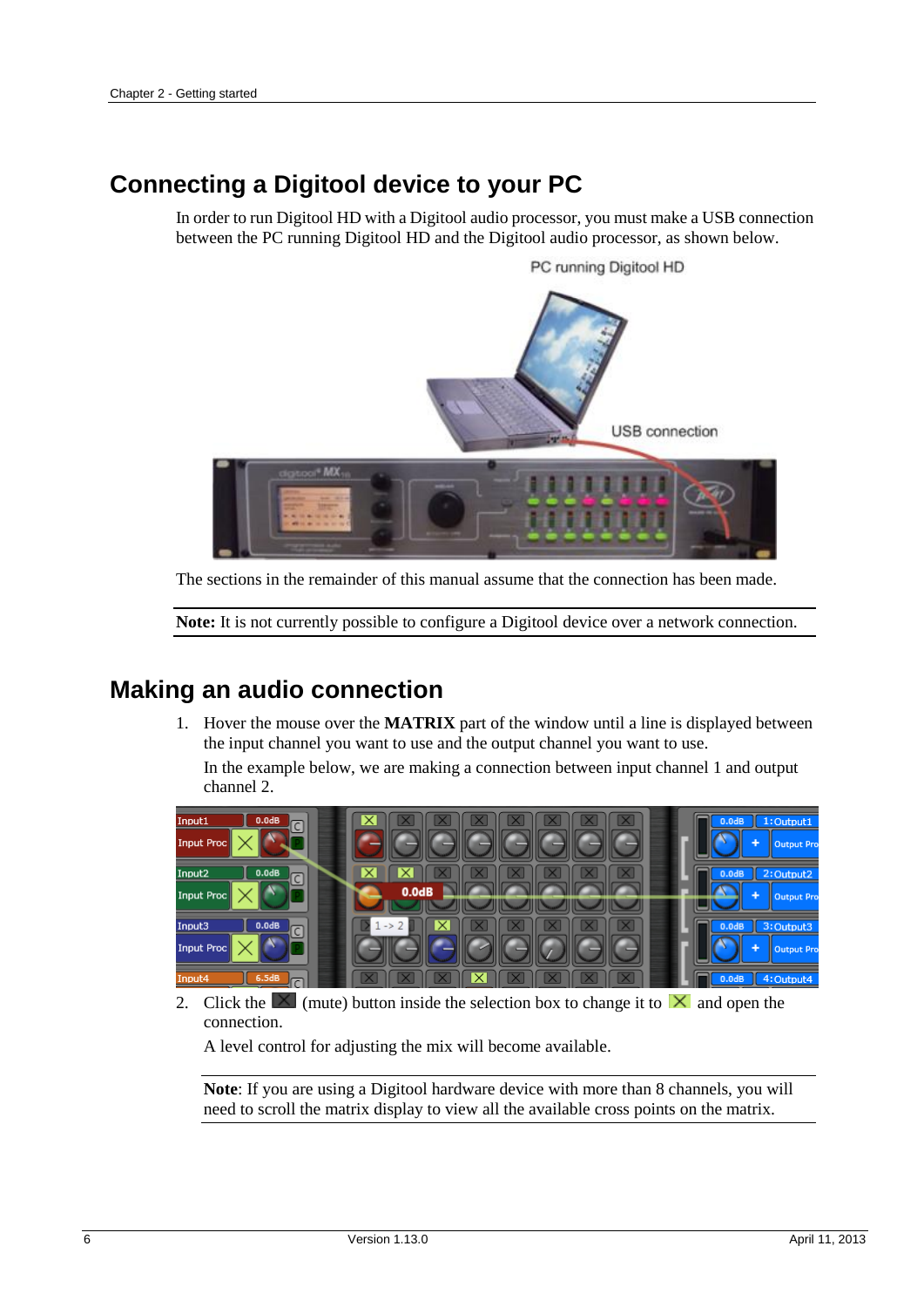# <span id="page-10-0"></span>**Adjusting input channel settings**

Each input channel can be configured using the controls under *INPUT* on the left of the window.



| <b>Setting</b>    | How to enable or adjust                                                                                                                                                                                                                                                                                                                                                                                                                                                                                                                                                                                                          |
|-------------------|----------------------------------------------------------------------------------------------------------------------------------------------------------------------------------------------------------------------------------------------------------------------------------------------------------------------------------------------------------------------------------------------------------------------------------------------------------------------------------------------------------------------------------------------------------------------------------------------------------------------------------|
| Input sensitivity | Turn the <b>New York has been</b> knob on the left of the input controls. The<br>value will be displayed above the knob control.<br>The input sensitivity control adjusts the gain of the input<br>circuitry to prepare the analog signal for conversion to digital.<br>The sensitivity, in dBu, is the signal level at the input that will<br>produce a full scale digital signal. Anything greater will clip.<br>The range is continuously adjustable and covers both mic and<br>line level signals. The input impedance changes automatically<br>from 10k Ohms to 2.2k Ohms when the sensitivity is adjusted<br>below -6 dBu. |
|                   | Tips:<br>This setting can be adjusted with an external serial control<br>Ξ<br>or control voltage.<br>Holding down SHIFT when moving a knob control will<br>$\blacksquare$<br>increase the resolution of the control by a factor of 20. This<br>applies to all knob controls in Digitool HD.                                                                                                                                                                                                                                                                                                                                      |
| Input source      | By default, this is set to $\frac{m  \mathcal{C}  \cdot m}{m  \mathcal{C} }$ (mic/line in). Click this button to<br>channel).<br>Note: Only odd numbered channels can be set to <b>AESL</b> and                                                                                                                                                                                                                                                                                                                                                                                                                                  |
|                   | even number channels to <b>AESR</b>                                                                                                                                                                                                                                                                                                                                                                                                                                                                                                                                                                                              |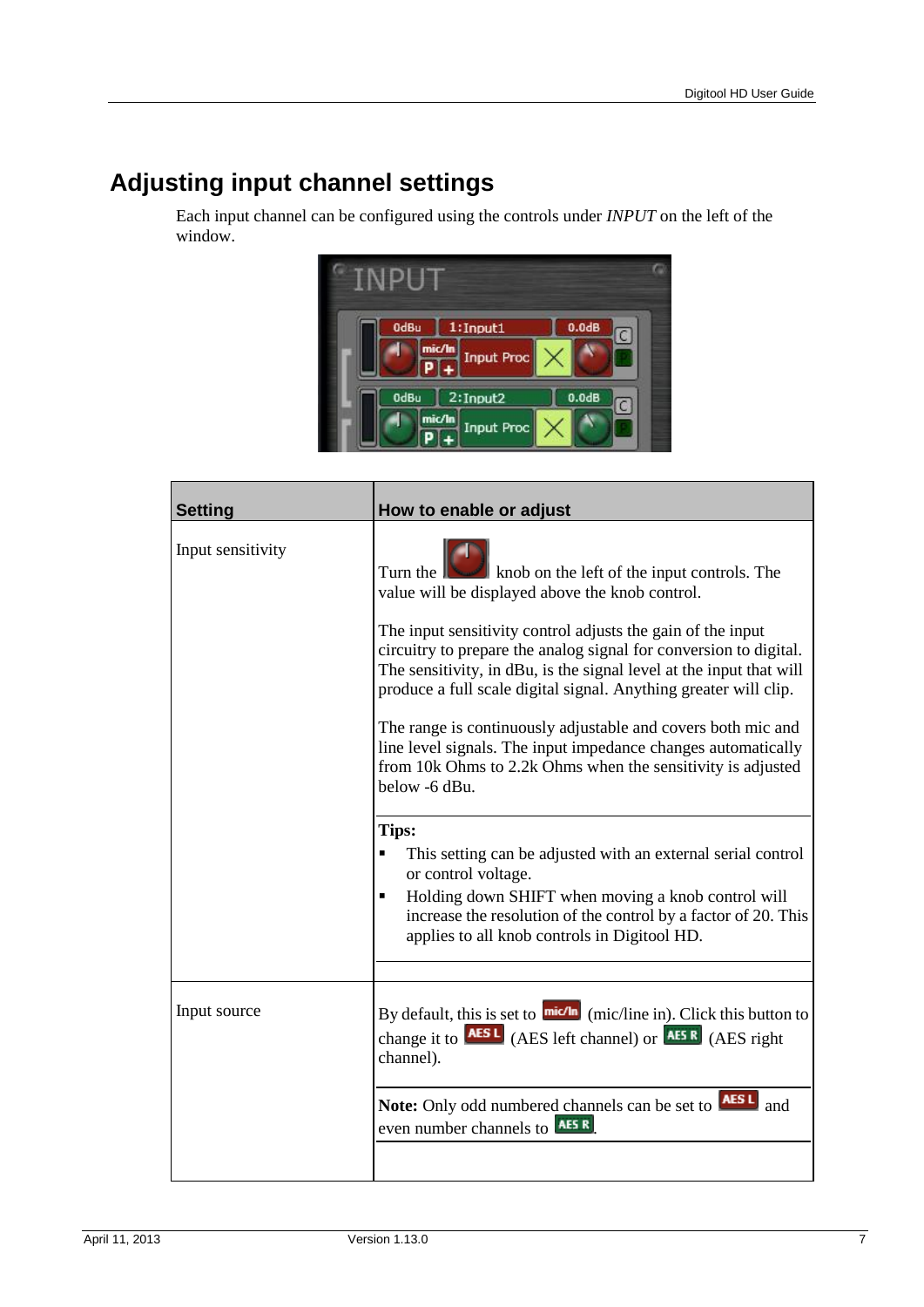|                 | Tip: If you use the front panel of the Digitool hardware device<br>to change an input channel to AES-L or AES-R, the other<br>channel in the pair will automatically be set to AES-R or<br>AES-L. |
|-----------------|---------------------------------------------------------------------------------------------------------------------------------------------------------------------------------------------------|
|                 |                                                                                                                                                                                                   |
| Phantom power   | Click the $\boxed{\text{P}}$ button. The +48V phantom power can be turned<br>on/off on each channel independently.                                                                                |
|                 | Note: It is advisable to mute the input whenever you engage or<br>disengage phantom power.                                                                                                        |
|                 |                                                                                                                                                                                                   |
| Polarity        | By default, this is set to $\pm$ (normal polarity). Click this button<br>to change it to $\Box$ (reverse polarity).                                                                               |
| Mute            | Click the $\left \times\right $ (mute off) button to change it to<br>on).                                                                                                                         |
| Level to Matrix | Turn the $\ \Box\ $ knob on the right of the input controls. The<br>level of gain in dB will be displayed.                                                                                        |
|                 | This control is similar to the channel level control on a mixer. It<br>controls the level of the input signal that goes to the matrix after<br>the input processing.                              |
|                 | Tip: This setting can be adjusted with an external serial control<br>or control voltage.                                                                                                          |
|                 |                                                                                                                                                                                                   |

| <b>Input Processing - Input Proc button</b> |
|---------------------------------------------|
|---------------------------------------------|

Clicking this button will open a window and give access to all of the input processing controls, including filters, gates, compressor/limiter and delay. The controls are arranged in the order in which the functions are applied to the input signal.

| <b>Setting</b> | How to enable/disable or adjust                                                                                                             |
|----------------|---------------------------------------------------------------------------------------------------------------------------------------------|
| Device type    | Click a device type in the list $-LPF-12$ for a filter, for example.<br>Adjust the settings below, such as frequency, gain etc.             |
| <b>Bypass</b>  | Under the device name, e.g. <i>Filter 1</i> , on the right of the list,<br>click the $\overline{B}$ button to change it to $\overline{B}$ . |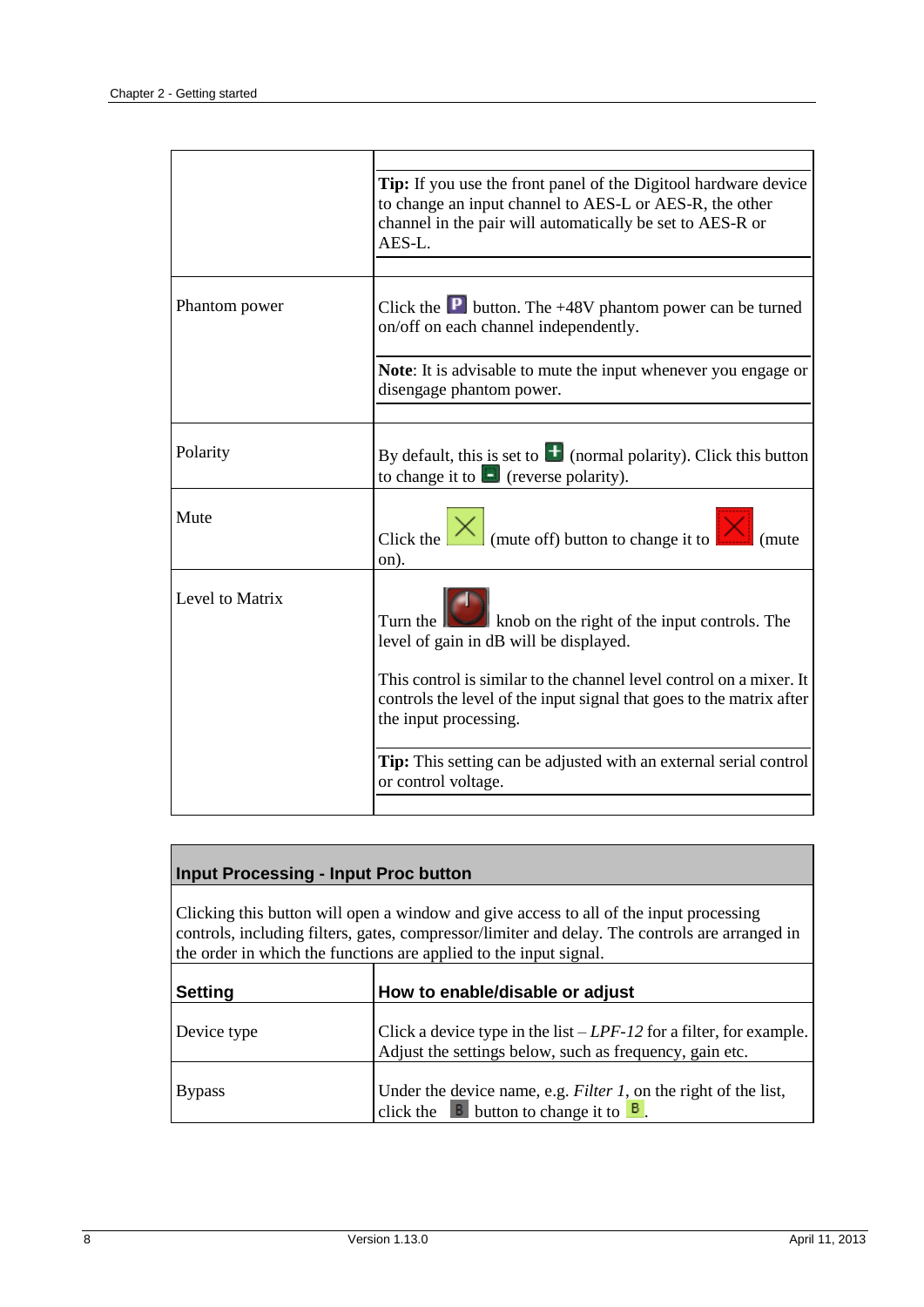#### **Filter response graph**

The graph shows the response of the filters. The dotted line shows the phase while the solid line shows the level.

| <b>Control</b> | <b>Purpose</b>                                                   |
|----------------|------------------------------------------------------------------|
| <b>Offset</b>  | Adjusts the area of the response graph that the user is viewing. |
| $x$ dB/step    | Increases or decreases the range of the values on the y-axis.    |



# <span id="page-12-0"></span>**Adjusting output channel settings**

Each output channel can be configured using the controls under *OUTPUT* on the right of the window.

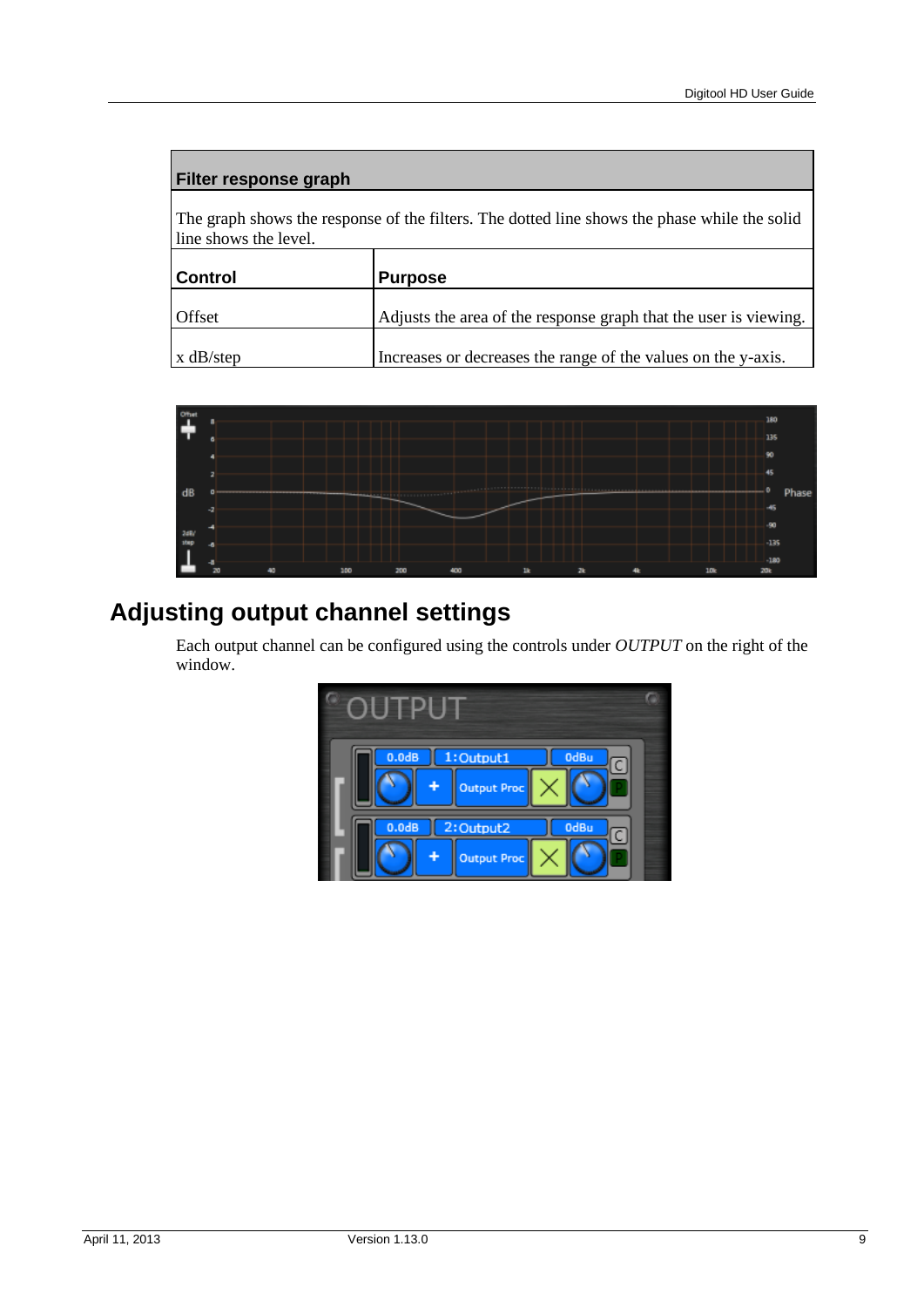| <b>Setting</b>         | How to enable or adjust                                                                                                                                                                                                                                                                     |
|------------------------|---------------------------------------------------------------------------------------------------------------------------------------------------------------------------------------------------------------------------------------------------------------------------------------------|
| Level from Matrix      | knob on the left of the output controls. The<br>Turn the $\  \cdot \ $<br>value will be displayed above the knob control.<br>This control is similar to the master level control on a mixer and<br>controls the level of the signal from the matrix to the output<br>processing block.      |
|                        | Tips:<br>$\blacksquare$<br>This setting can be adjusted with an external serial control<br>or control voltage.<br>Holding down SHIFT when moving a knob control will<br>Ξ<br>increase the resolution of the control by a factor of 20. This<br>applies to all knob controls in Digitool HD. |
| Mute                   | Click the $\vert x \vert$ (mute off) button to change it to<br>(mute)<br>on).                                                                                                                                                                                                               |
| Max Level              | Turn the $\blacksquare$<br>knob on the right of the output controls. The<br>Max Level control adjusts the gain of the analog output<br>circuitry and sets the maximum level the output signal can<br>reach, measured in dBu.                                                                |
|                        | Tip: Holding down SHIFT when moving a knob control will<br>increase the resolution of the control by a factor of 20. This<br>applies to all knob controls in Digitool HD.                                                                                                                   |
| <b>Output Polarity</b> | (normal polarity). Click this<br>By default, this is set to<br>(reverse polarity).<br>button to change it to                                                                                                                                                                                |

### **Output Processing - Output Proc button**

Clicking this button will open a window and give access to all of the output processing controls, including crossover, selectable filters, compressor/limiter and delay. The controls are arranged in the order in which the functions are applied to the output signal.

| Setting     | How to enable/disable or adjust                                                                                                 |
|-------------|---------------------------------------------------------------------------------------------------------------------------------|
| Device type | Click a device type in the list $-LPF-12$ for a filter, for example.<br>Adjust the settings below, such as frequency, gain etc. |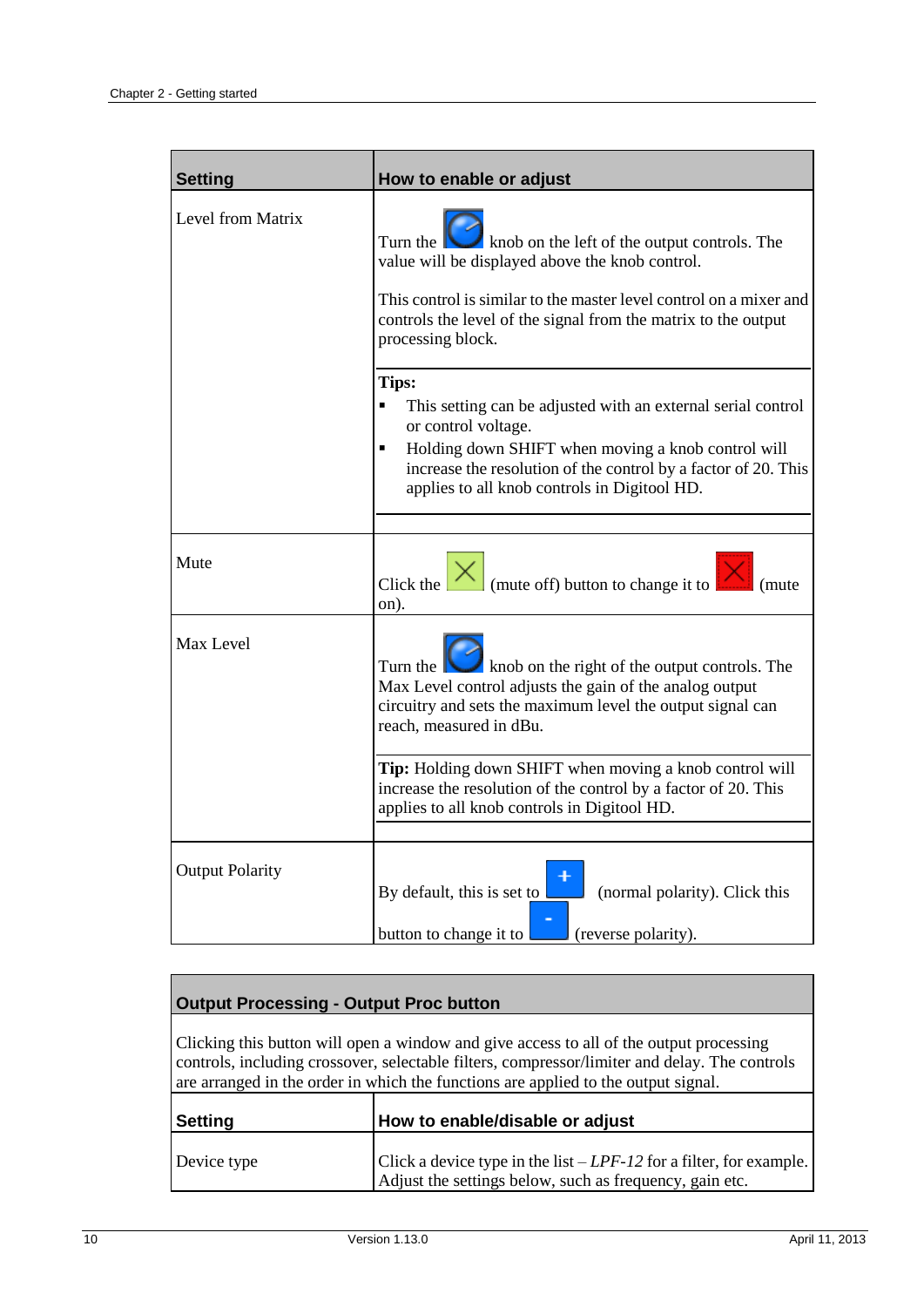| <b>Bypass</b> | Under the device name, e.g. <i>Filter 1</i> , on the right of the list, |
|---------------|-------------------------------------------------------------------------|
|               | click the $\overline{B}$ button to change it to $\overline{B}$ .        |

#### **Filter response graph**

The graph shows the response of the filters. The dotted line shows the phase while the solid line shows the level.

| <b>Control</b> | <b>Purpose</b>                                                   |
|----------------|------------------------------------------------------------------|
| <b>Offset</b>  | Adjusts the area of the response graph that the user is viewing. |
| $x$ dB/step    | Increases or decreases the range of the values on the y-axis.    |



## <span id="page-14-0"></span>**Resetting or clearing the matrix**

By default, input channels are connected to output channels in numbered sequence, that is, input channel 1 to output channel 1, input channel 2 to output channel 2, and so on. You can return the matrix to this default configuration, or clear all connections at the same time.

#### *To reset the matrix to default settings*

On the **Matrix** menu, click **Default**.

#### *To clear the matrix*

On the **Matrix** menu, click **Clear**.

## <span id="page-14-1"></span>**Linking channels**

You can link channels together, so that when you change the settings for an individual channel, the change is also made to the other channels in the group.

If, when you link the channels, any of the settings are different (for example, one channel is muted and the others are not), the settings will not be synchronized immediately. Only when you make a change to an individual setting on one of the channels, or copy and paste a setting between the channels, will it be synchronized with the other linked channels.

**Note:** The channel linking feature can only be used when a Digitool hardware unit is connected to the PC.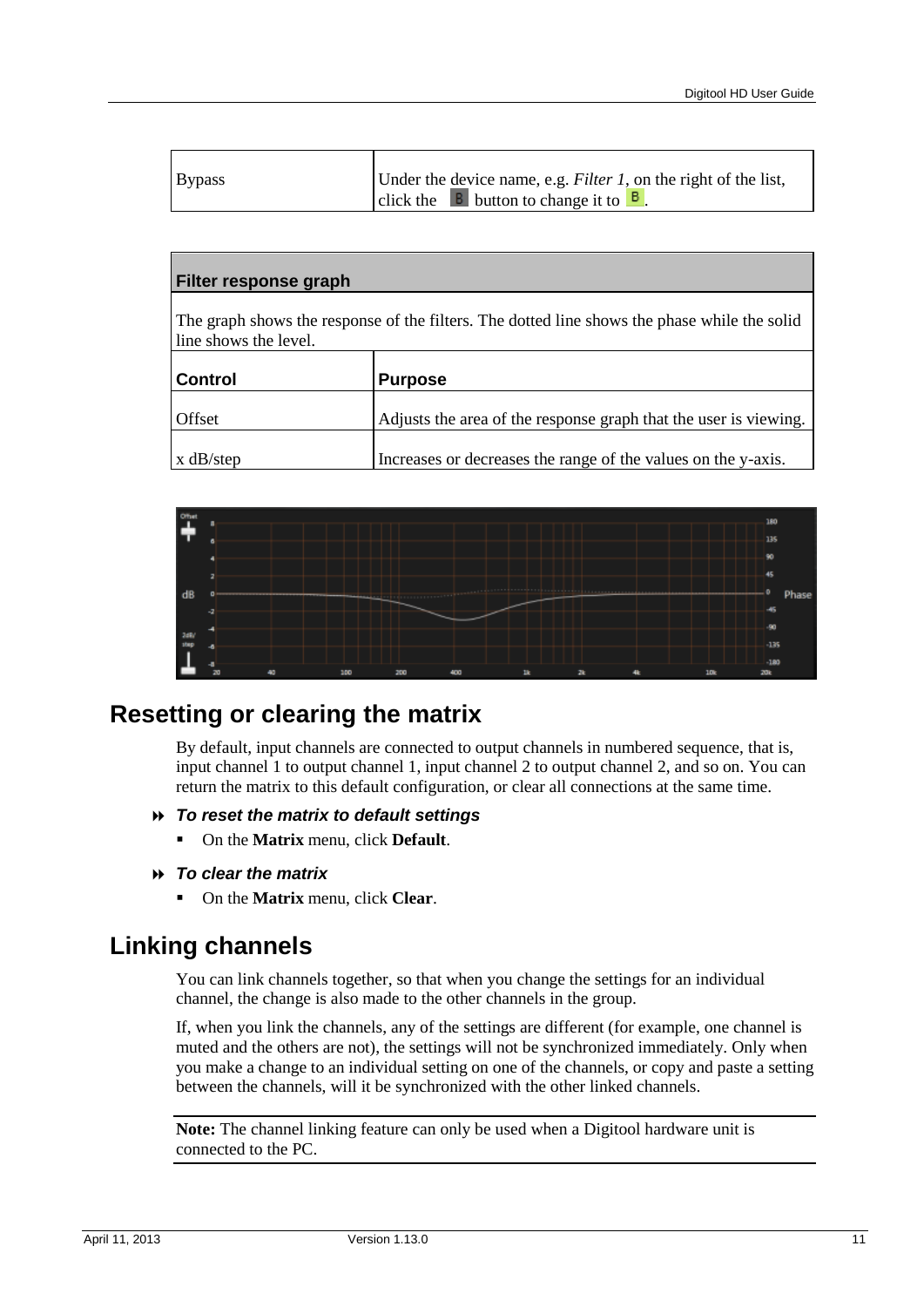#### *To link channels*

- 1. Click the button between the first two channels you want to link to change it to  $\vert$
- 2. Repeat step 1 for the other channels you want to add to the group.
- 3. Adjust the settings for any of the channels and the others will be synchronized.

## <span id="page-15-0"></span>**Using output crossover control**

You can add up to four adjacent output channels to a crossover group, and then adjust the settings from a single window. A response graph is shown with color-coded plots for each individual channel.

#### *To use output crossover control*

1. Double-click the **button between the first two output channels you wish to add to the** L

crossover group to change the button to .

If a **button** is shown, only a single click is required.

- 2. Repeat step 1 for the other channels in the group. A maximum of four adjacent channels can be added.
- 3. Click an **Output Proc** button for one of the channels in the group.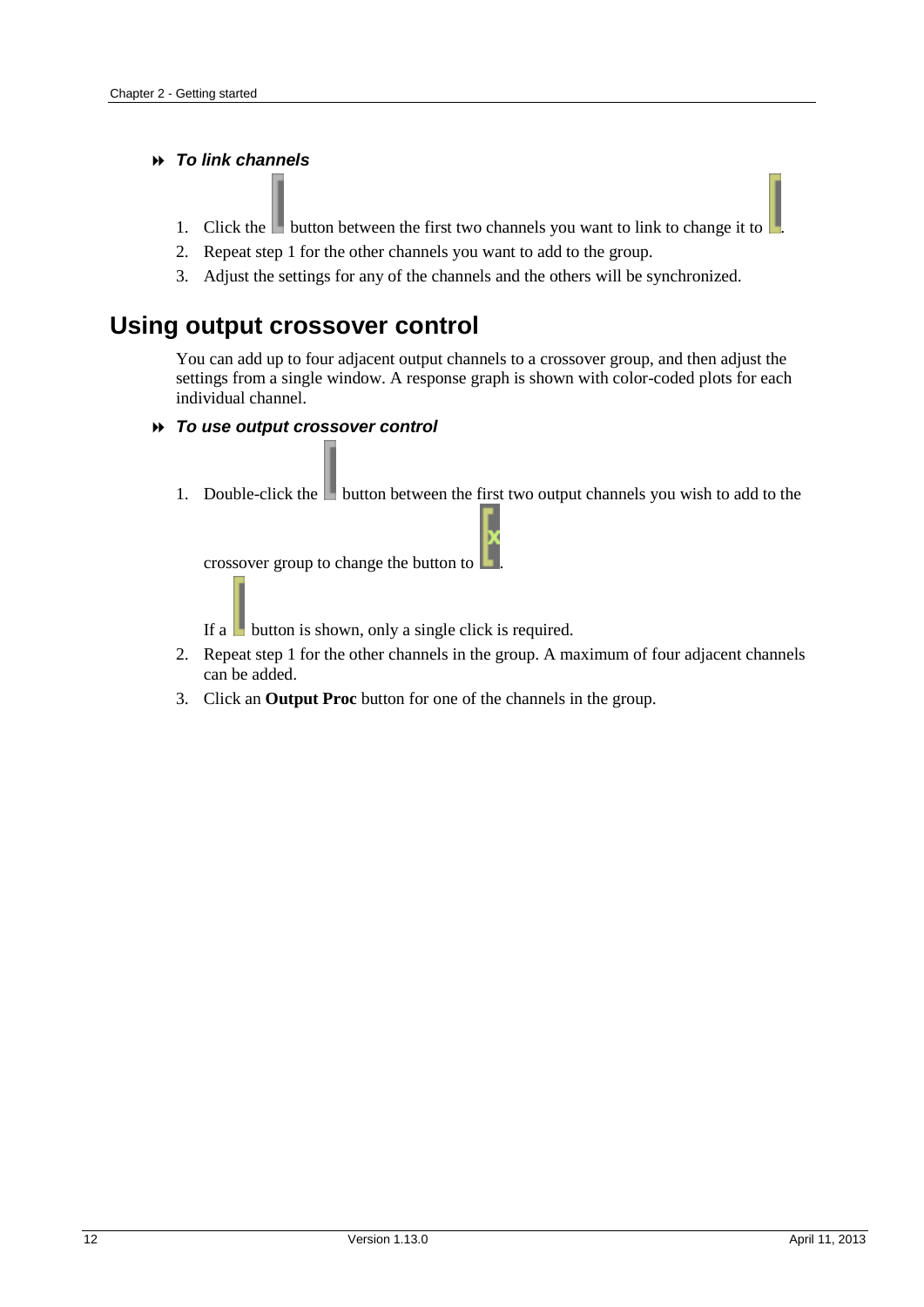|                | Crossover<br><b>TV 8</b><br>Bt-6<br>$Bt-6$<br>w<br>LPF Freq<br><b>IFF</b> Free | Filter 1<br>П<br>PEQ<br>v<br><b>BW</b><br>Freq<br>m  | Filter <sub>2</sub><br>圓<br>PEQ<br>۵<br>BW<br>Freq<br>cain<br>.,       | Filter 3<br>B<br>PEQ<br>υ<br>WE<br>Free<br>Gair        | Filter 4<br>PEQ<br>圓<br>Π<br><b>BW</b><br>Freq             | Filter 5<br>PEQ<br>圓<br>Freq       |
|----------------|--------------------------------------------------------------------------------|------------------------------------------------------|------------------------------------------------------------------------|--------------------------------------------------------|------------------------------------------------------------|------------------------------------|
| $\overline{2}$ | Crossover<br>▼■<br><b>Bt-6</b><br>$Bt-6$<br><b>PF</b> freq<br><b>CHEES</b>     | Filter 1<br>同<br>PEQ<br>D<br><b>BW</b><br>freq       | Filter <sub>2</sub><br>圓<br>v<br>PEQ<br><b>BW</b><br>Fred              | Filter 3<br>в<br>u<br>PEQ<br><b>BW</b><br>Freq         | Filter 4<br>v<br>桐<br>PEQ<br>Freq<br>BW                    | Filter 5<br>PEQ<br>同<br>۵<br>Freq  |
|                | Crossover<br>$T$ B<br>Bt-6<br>Bt-6<br>LPF Freq<br><b>IFF</b> Freq              | Filter 1<br>圓<br>PEQ<br>v<br>EW<br>Freq<br>47        | Filter <sub>2</sub><br>画<br>PEQ<br>v<br><b>BW</b><br>Freq<br>Gain<br>w | Filter 3<br>E<br>PEQ<br>ν<br>9W<br>Freq<br><b>City</b> | Filter <sub>4</sub><br>圓<br>PEQ<br>۷<br>Freq<br>Gain<br>aw | Filter 5<br>目<br>PEQ<br>W.<br>Freq |
| 4              | Crossover<br>$7$ $\Box$<br>Bt-6<br>$Bt-6$<br><b>PT Freq</b>                    | Filter 1<br>目<br>PEQ<br>۵<br>ŋw                      | Filter <sub>2</sub><br>E<br>PEQ<br>Ω<br><b>UW</b>                      | Filter 3<br>同<br>PEQ<br>ν<br>Freq                      | Filter 4<br>圓<br>PEQ<br>۰<br>Freq<br><b>BW</b>             | Filter 5<br>PEQ<br>в<br>freq       |
|                |                                                                                | $\mathbf{I}$<br>12 <sub>1</sub><br>٥<br>6<br>s<br>dB |                                                                        |                                                        | <b>HH+</b>                                                 |                                    |
|                |                                                                                | ٠з<br>-6<br>300<br>step<br>-9<br>$-12$<br>20         | 40                                                                     | 100<br>200                                             | 400                                                        | 1k<br>2k                           |

A window will be displayed showing each channel in the crossover group and a response graph.

## <span id="page-16-0"></span>**Changing the names of the channels**

 $7.12.1$ 

By default, the input and output channels are named according to their number. For example, *4: Input4* for input channel 4. You can, however, specify a more meaningful name for easier identification.

#### *To change the names of the channels*

1. Hover the mouse over a channel label.

The label will change color and the mouse pointer will change to  $\overline{I}$ .



2. Type a new name for the channel.

**Note:** A maximum of eight characters can be used.

<sup>4.</sup> Adjust the settings for the individual channels. The response graph will be updated to show a color-coded plot for each channel.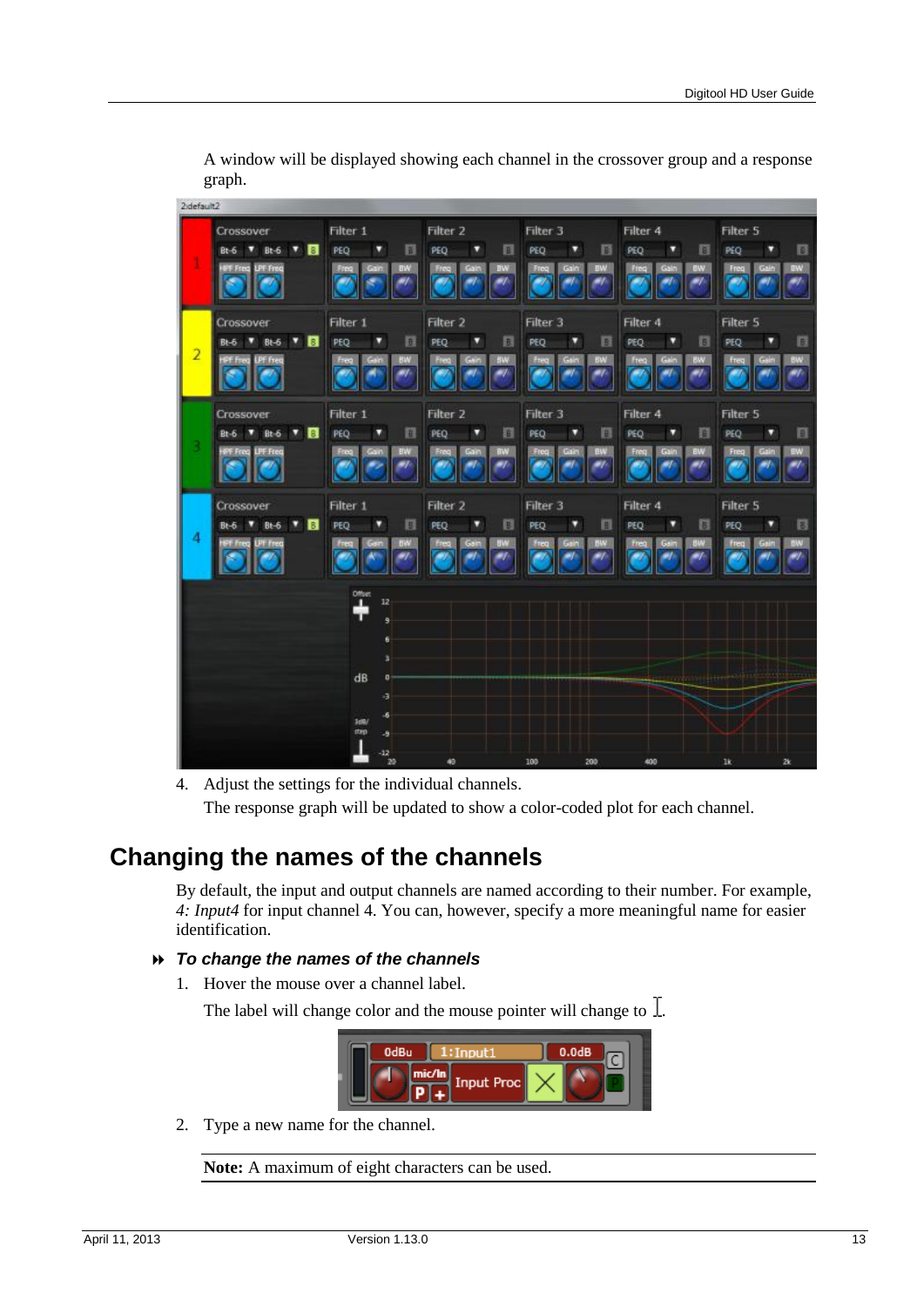# <span id="page-17-0"></span>**Copying and pasting settings between channels**

- 1. Click **C** next to to the channel with the settings you want to copy. The **P** buttons next to the other channels will turn green.
- 2. Click the **P** button next to each channel where you want to copy the settings.
- 3. When you have finished, click **C** next to the channel settings you copied.

## <span id="page-17-1"></span>**Working with configuration files**

Configuration files store the settings you specify using the controls in Digitool HD. You can save the settings for one Digitool hardware device in each file.

**Note:** When you load a configuration file, if a Digitool device is connected to the PC, it will automatically start using the settings from the file. You will not be prompted to overwrite the settings stored on the unit.

#### *To load a configuration file*

- 1. On the **File** menu, click **Open**.
- 2. Select a Digitool HD file (.dig) from the **Open** dialog box.
- 3. Click **Open**.

The configuration is loaded and replaces the current file.

#### *To reload the current configuration file*

On the **File** menu, click **Reload**.

#### *To save a configuration file*

- 1. On the **File** menu, click **Save**.
- 2. If you have not already specified a file name:
	- a) Select or type a Digitool file name.
	- b) Click **Save**.

**Note**: Saving the configuration file only saves the present state of the unit and not the presets.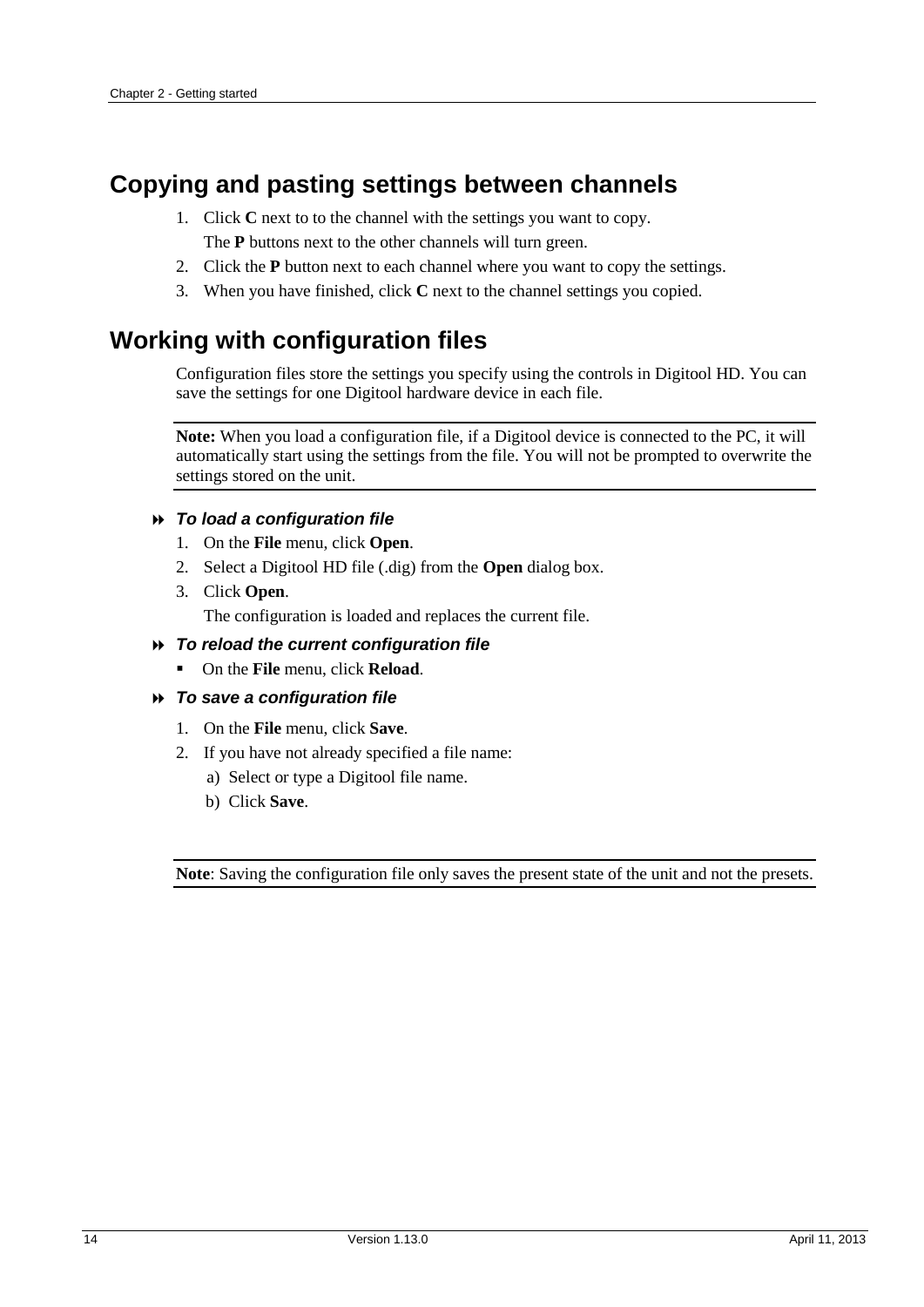# <span id="page-18-0"></span>**Chapter 3**

# <span id="page-18-1"></span>**Using more advanced features**

## **In This Chapter**

| Allowing communications with a Digitool hardware device via a LAN17 |  |
|---------------------------------------------------------------------|--|
|                                                                     |  |
|                                                                     |  |
|                                                                     |  |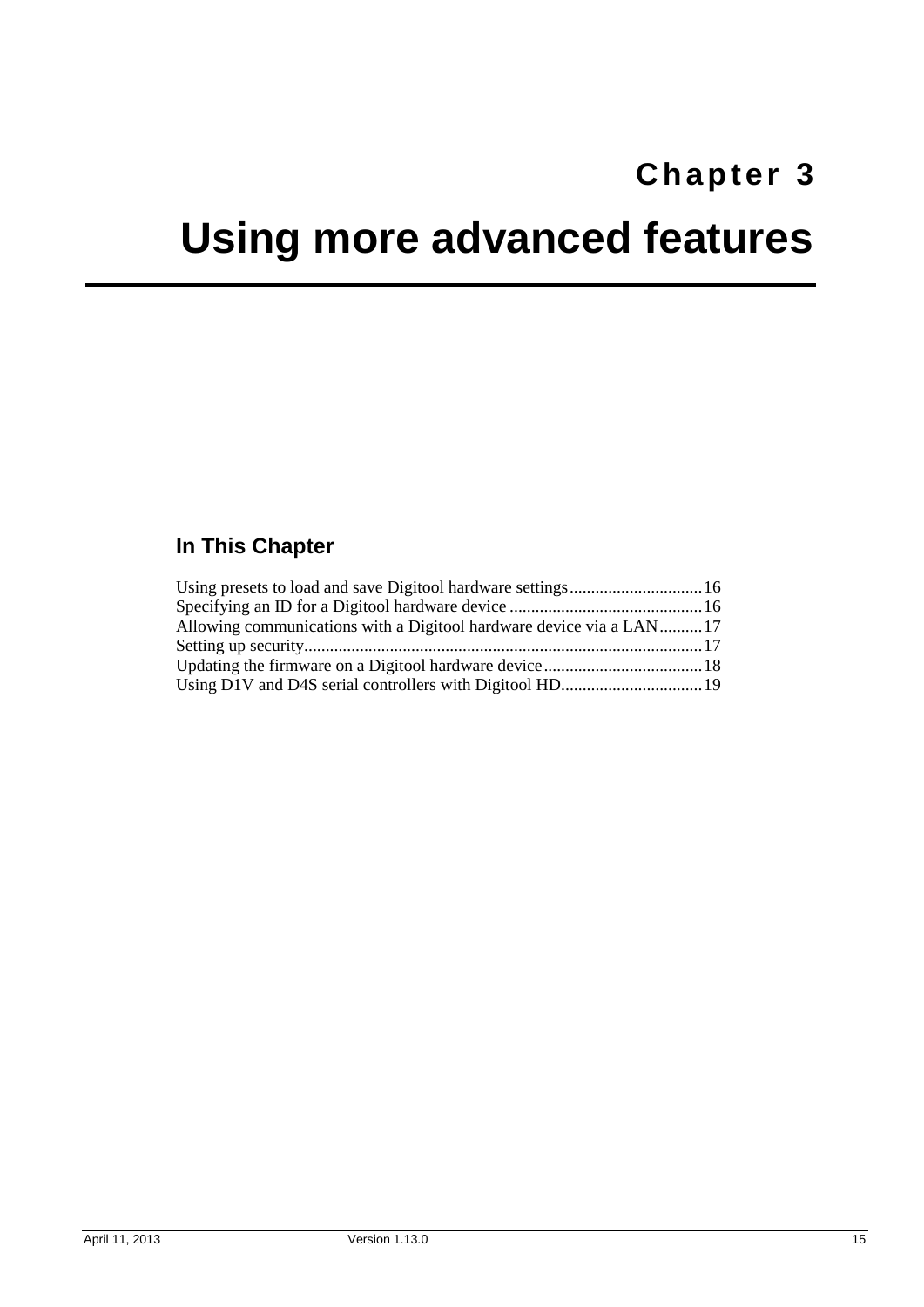## <span id="page-19-0"></span>**Using presets to load and save Digitool hardware settings**

You can use presets to store configuration settings for quick retrieval. Once you have used Digitool HD to specify the settings you want to store, you can save them to the Digitool hardware device. Up to eight presets can be stored on an individual device.

You can access presets:

- on the Audio/Utilities page in Digitool HD.
- from the front panel of the Digitool hardware device.
- **•** remotely via an RS-485 connection to the Digitool hardware device. This feature can be enabled or disabled for individual presets. By default, it is enabled for all presets.

#### **Notes:**

- The *ID & Security settings* on the Utilities page are not stored when you save a preset, and remain unchanged when you load a preset.
- Saving a Digitool HD configuration file does not save the presets.
- **Presets are only available when Digitool HD is connected to a Digitool hardware** device.
- Loading an unused preset will load factory default settings.

#### *To save a preset*

- 1. Click **Audio/Utilities**.
- 2. Under **Presets**, next to the preset number, type a name in the **name** box to identify the preset.

The maximum number of characters you can specify is 6.

3. Click a numbered **Save** button to save the preset.

#### *To load a preset*

- 1. Click **Audio/Utilities**.
- 2. Under **Presets**, click the numbered **Load** button of the preset you want to load.

If you select the *Factory Default* preset, the settings in Digitool HD and on the Digitool hardware device will be reset to the defaults.

#### *To enable or disable remote loading of a preset*

 Under **Presets**, next to **Remote Enable**, click the number of the preset to allow or disallow remote loading.

## <span id="page-19-1"></span>**Specifying an ID for a Digitool hardware device**

You can specify an ID using Digitool HD to uniquely identify a Digitool hardware device. The name is displayed on the Utilities page on the front screen.

### *To specify an ID for a Digitool hardware device*

- 1. Click **Audio/Utilities**.
- 2. Under **ID and Security**, in the **ID** box, type a unique ID for the hardware device.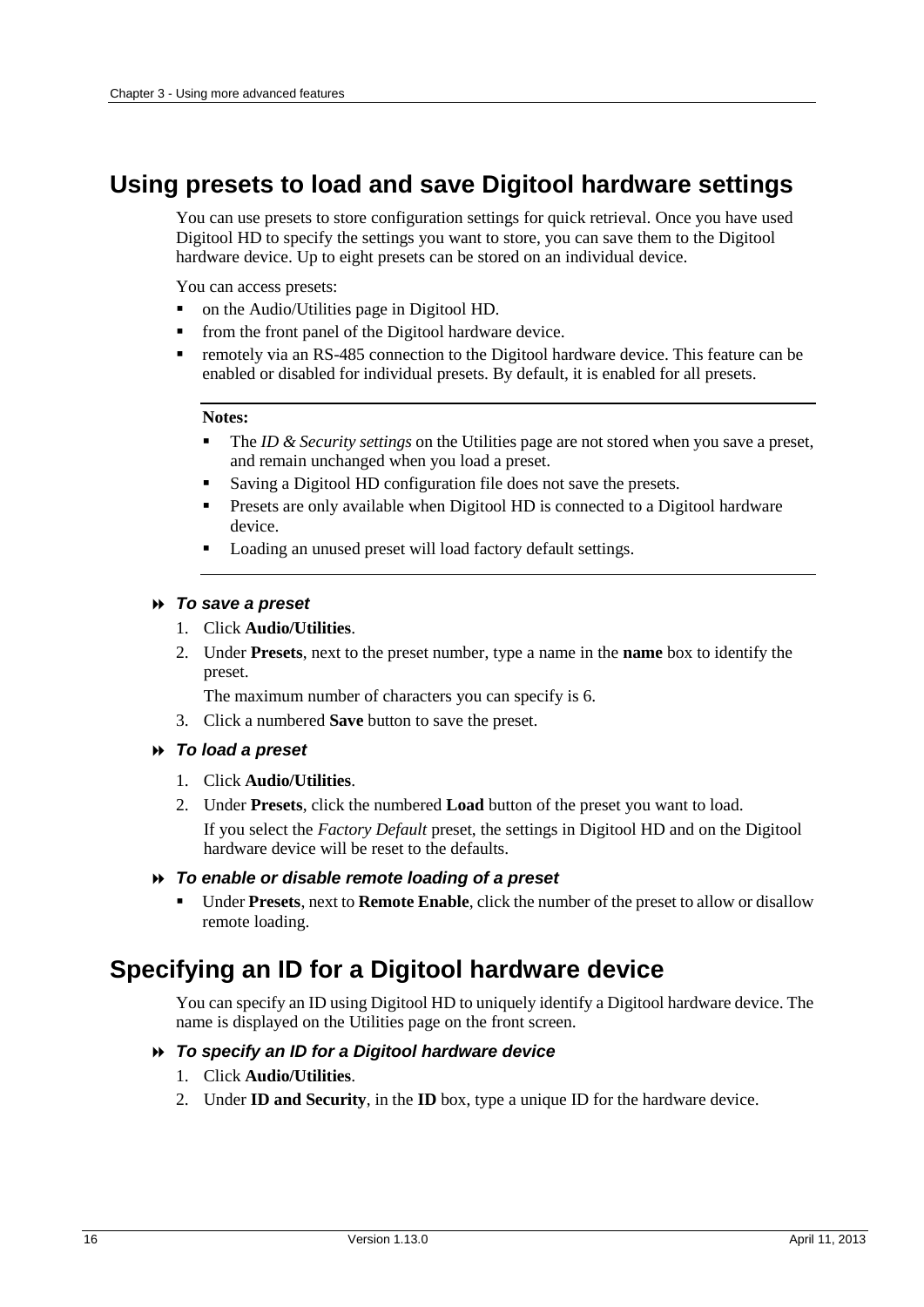## <span id="page-20-0"></span>**Allowing communications with a Digitool hardware device via a LAN**

Each Digitool hardware device can receive commands transmitted via a LAN connection. In order to allow communications, you must specify network settings to uniquely identify an individual device. A device can be assigned a fixed IP address, or one can be assigned automatically using a DHCP server.

For information on controlling a Digitool hardware device via a LAN, refer to the document *Communication with Digitool via LAN*

(*[http://aa.peavey.com/assets/literature/additional/117731\\_17625.pdf](http://aa.peavey.com/assets/literature/additional/117731_17625.pdf)*) on the Architectural Acoustics website.

**Note:** The device must be power cycled after you change the network settings before they take effect.

#### *To use a fixed IP address*

- 1. Click **Audio/Utilities**.
- 2. Under **ID & Security**, click **DHCP** to change it to **off**.
- 3. Specify the settings you want to use in the **TCP/IP**, **Subnet** and **Gateway** boxes.
- 4. Power cycle the device.

#### *To use DHCP to set an IP address*

- 1. Click **Audio/Utilities**.
- 2. Under **ID & Security**, click **DHCP** to change it to **on**.
- 3. Power cycle the device.

## <span id="page-20-1"></span>**Setting up security**

You can lock both the Digitool hardware device and Digitool HD, to prevent unauthorized access to features. There are several security options you can select to control whether settings can be changed locally (using the front panel) or remotely (using Digitool HD over a USB or Ethernet connection).

When security is enabled, a numeric password is required to gain access. The default password is 1234.

**Note:** When security is enabled on the Digitool hardware device, after five minutes of inactivity, the front panel will automatically lock.

**Tip:** We recommend you specify a different password to the default and store that password in a safe place. If you are having problems with password access, contact Support at *aatechsupport@peavey.com* (*<mailto:aatechsupport@peavey.com>*).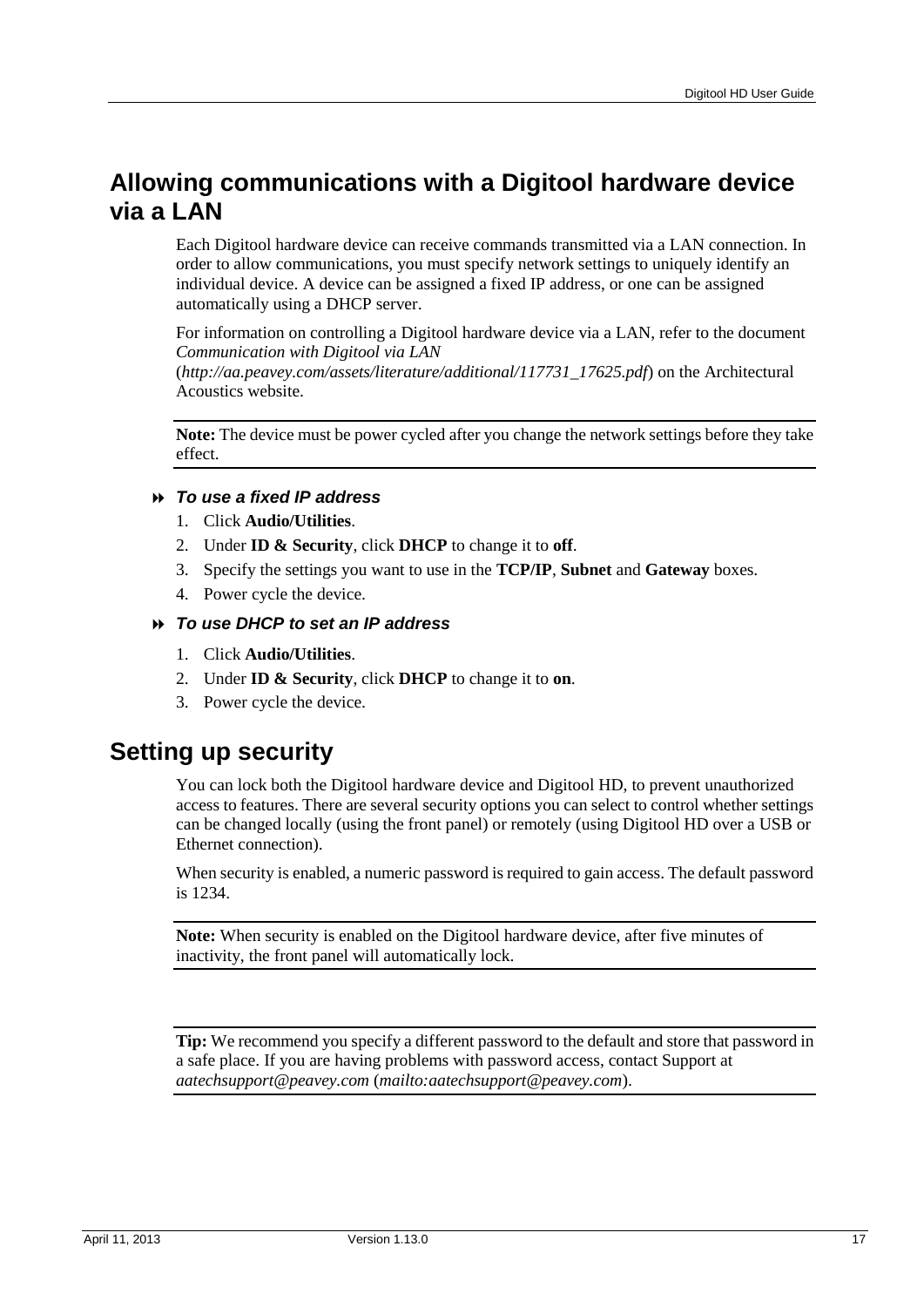| Lock mode                   | Controls disabled                                                                     | Controls enabled                                |
|-----------------------------|---------------------------------------------------------------------------------------|-------------------------------------------------|
| Off                         | None                                                                                  | All editing functions available                 |
| Local Edit Only             | Front panel editing                                                                   | Front panel mute controls and<br>remote editing |
| Local Edit, Remote          | Front panel and remote (USB)<br>and Ethernet) editing                                 | Front panel mute buttons                        |
| Local Edit, Remote,<br>Mute | Front panel and remote (USB)<br>and Ethernet) editing and front<br>panel mute buttons | No features are unlocked                        |
| Local Edit, Mute            | Front panel editing and mute<br>buttons                                               | Remote editing (USB and<br>Ethernet)            |

Below is a summary of the different security settings and their effect.

#### *To switch on security*

- 1. Click **Audio/Utilities**.
- 2. Under **ID & Security**, in the **Lock Mode** list, click a lock mode. The Password box and confirm button will be displayed.
- 3. In the **Password** box, type a numeric password for gaining access.
- 4. Click **confirm**.

If you selected a remote lock mode option, you will need to enter the password to continue using Digitool HD.

## <span id="page-21-0"></span>**Updating the firmware on a Digitool hardware device**

- 1. Open a browser and navigate to the *products page on the Architectural Acoustics website* (*<http://aa.peavey.com/products/>*).
- 2. Scroll down to the **Signal Processors** section at the bottom of the page.
- 3. Click a link for the type of Digitool hardware device you are using.
- 4. Click **DOWNLOADS**.
- 5. Under **Software File**, click a link to download the firmware zip file.
- 6. Open the zip file and extract the *.ldr* firmware file.
- 7. Switch off the Digitool hardware unit.
- 8. Connect the unit to the PC using the USB link cable.
- 9. Hold down the **Edit** button on the front of the unit, and then switch it on.
- 10. Follow the instructions automatically displayed in Digitool HD.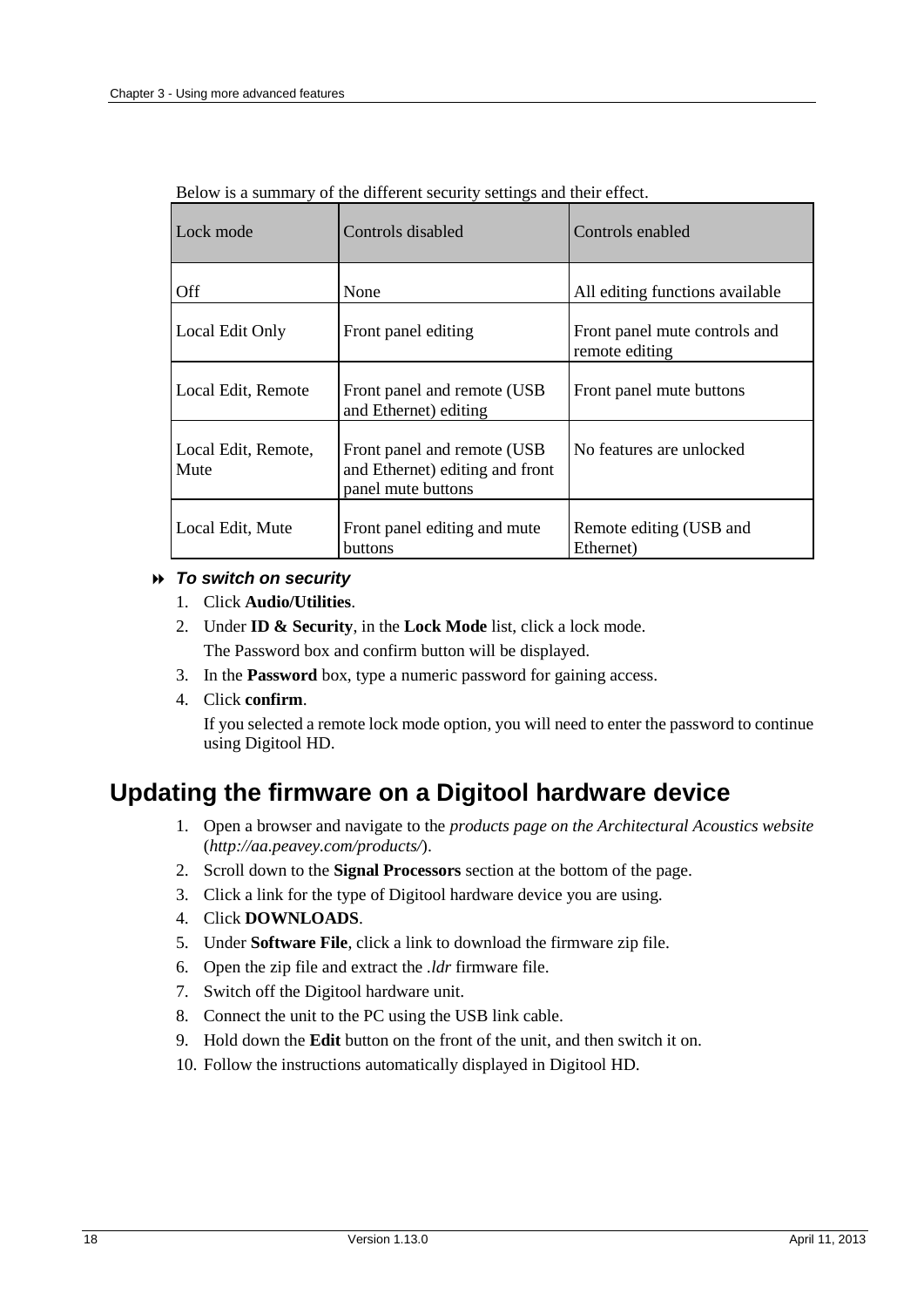## <span id="page-22-0"></span>**Using D1V and D4S serial controllers with Digitool HD**

Digitool hardware devices use ID numbers to link external serial controllers to audio controls in Digitool HD. You can use the Digitool front panel user interface or Digitool HD to configure selected ID numbers to control specific target controls on the Digitool hardware. Switches on the D1V or D4S set the controller to the corresponding ID numbers.

The D1V has a rotary encoder that sends set commands with a value. By pressing the encoder, you can select one of the 4 consecutive device ID #s for control. An LED lights to indicate the selection and the LEDs around the knob indicate its current setting.

For more information on configuring the D1V an D4S devices, refer to the *D Series User Manual* (*[http://aa.peavey.com/assets/literature/manuals/117734\\_12794.pdf](http://aa.peavey.com/assets/literature/manuals/117734_12794.pdf)*).

#### **Setting the switches on the D1V**

The D1V has a rotary encoder that sends set commands with a value. By pressing the encoder, you can select one of the 4 consecutive device ID #s for control. An LED lights to indicate the selection and the LEDs around the knob indicate its current setting.

To prepare the D1V for installation, the switches on the rear must be set.

D1V operation

Set Switch 1 to ON

Set Switch 2 to OFF

#### **Setting the switches on the D4S**

To prepare the D4S for installation, the switches on the rear must be set.

In switch mode, each button operates independently to mute or unmute a signal, for example.

D4S switch mode

Set Switch 1 to ON

Set Switch 2 to ON

In Trigger mode, the 4 switches work together. Pressing one switch cancels the previous selection. With the Digitool hardware device, this is used to recall presets. With the Base address set for ID#s 1 to 4, presets 1 to 4 can be recalled. Likewise, if the base address is set to 5-8, this allows recall of presets 5-8. Using two controllers together allows recall of presets 1 to 8.

D4S Trigger mode

Set Switch 1 to OFF

Set Switch 2 to ON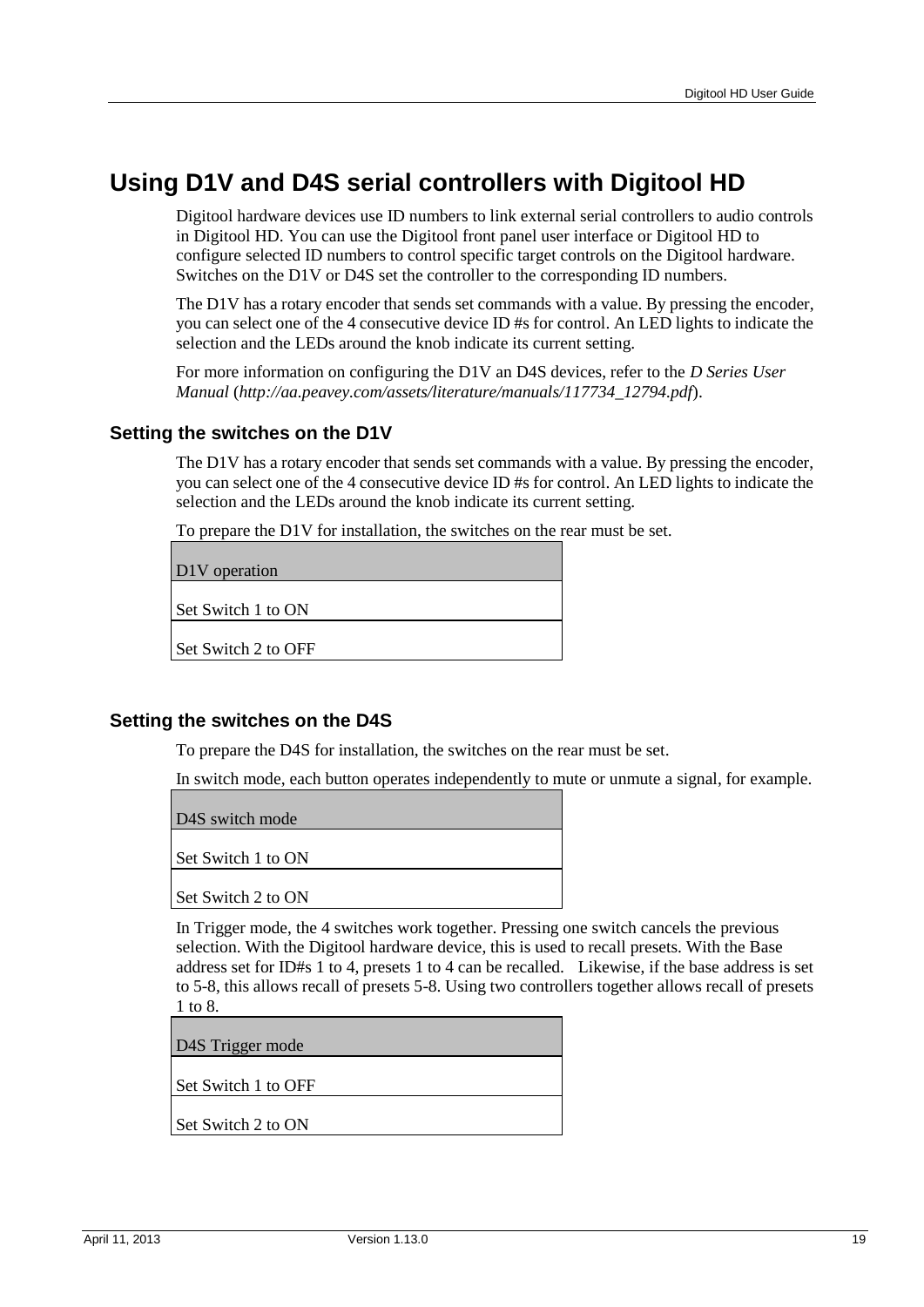#### **Setting the EOL termination resistor**

Each Digitool hardware device can supply power for up to 16 controllers and has an end of line terminator built in. You can also manually engage a terminator on the D1V or D4S controller at the far end of the line (EOL).

The terminating circuit can be activated by setting DIP switch 8 to the ON position.

#### **Setting the base address**

Switches 3 to 7 set the base address. All switches (3,4,5,6 and 7) off sets the base address to 1 for ID#s 1 to 4.

The table below shows the switch settings on the D1V and D4S to set the ID address range. A zero (0) for a switch is off and a 1 indicates on.

| ID range  | Switch 34567 |
|-----------|--------------|
| $1-4$     | 00000        |
| $5 - 8$   | 10000        |
| $9 - 12$  | 01000        |
| 13-16     | 11000        |
| 17-20     | 00100        |
| 21-24     | 10100        |
| 25-28     | 01100        |
| 29-32     | 11100        |
| 33-36     | 00010        |
| 37-40     | 10010        |
| 41-44     | 01010        |
| 45-48     | 11010        |
| 49-52     | 00110        |
| 53-56     | 10110        |
| 57-60     | 01110        |
| 61-64     | 11110        |
| $65 - 68$ | 00001        |

So, for serial IDs 17 to 20, the switches 3 to 7 would be off, off, on, off, off, respectively.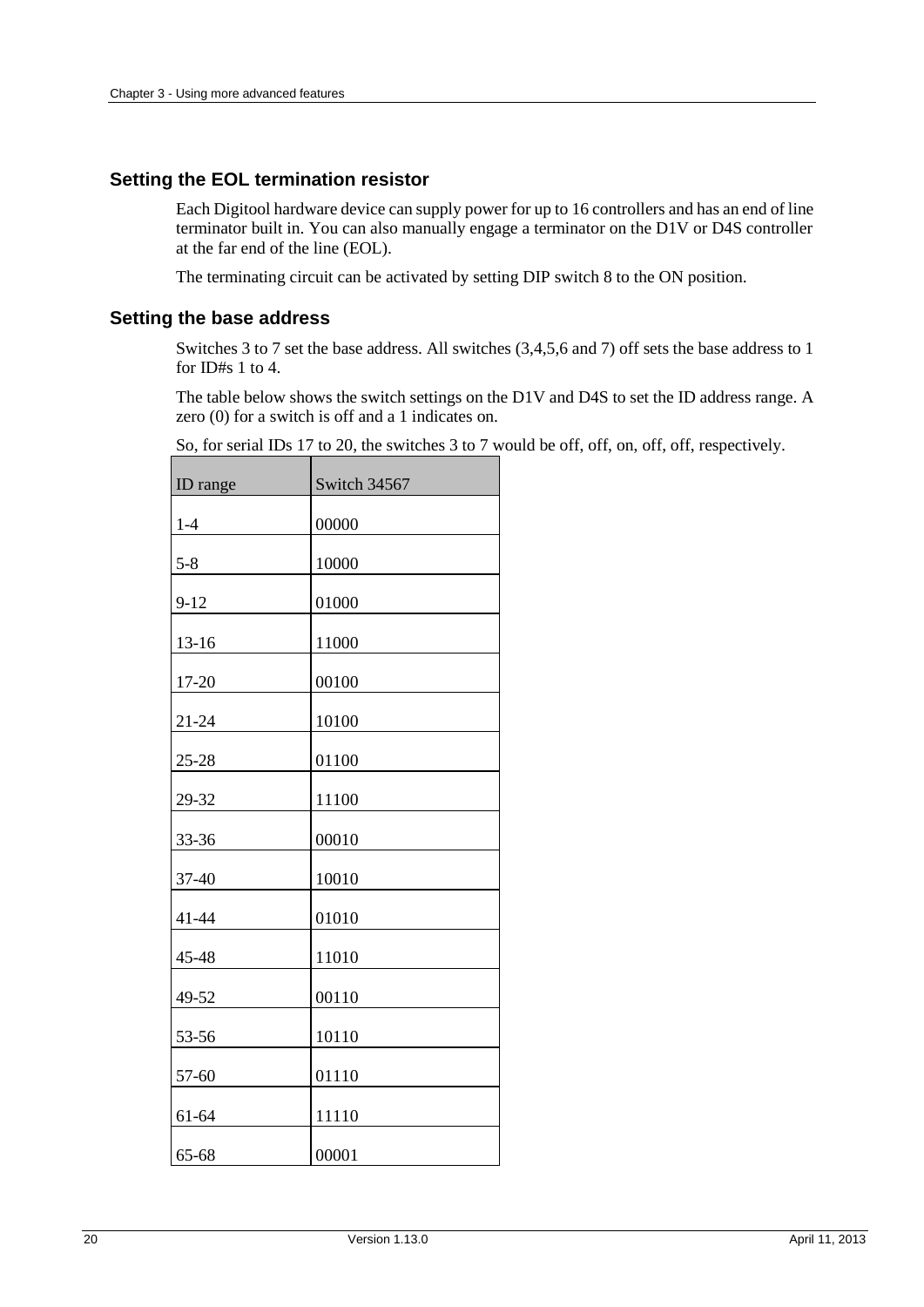| ID range | Switch 34567 |
|----------|--------------|
| 69-72    | 10001        |
| 73-76    | 01001        |
| 77-80    | 11001        |
| 81-84    | 00101        |
| 85-88    | 10101        |
| 89-92    | 01101        |
| 93-96    | 11101        |
| 97-100   | 00011        |
| 101-104  | 10011        |
| 105-108  | 01011        |
| 109-112  | 11011        |
| 113-116  | 00111        |
| 117-120  | 10111        |
| 121-124  | 01111        |
| Invalid  | 11111        |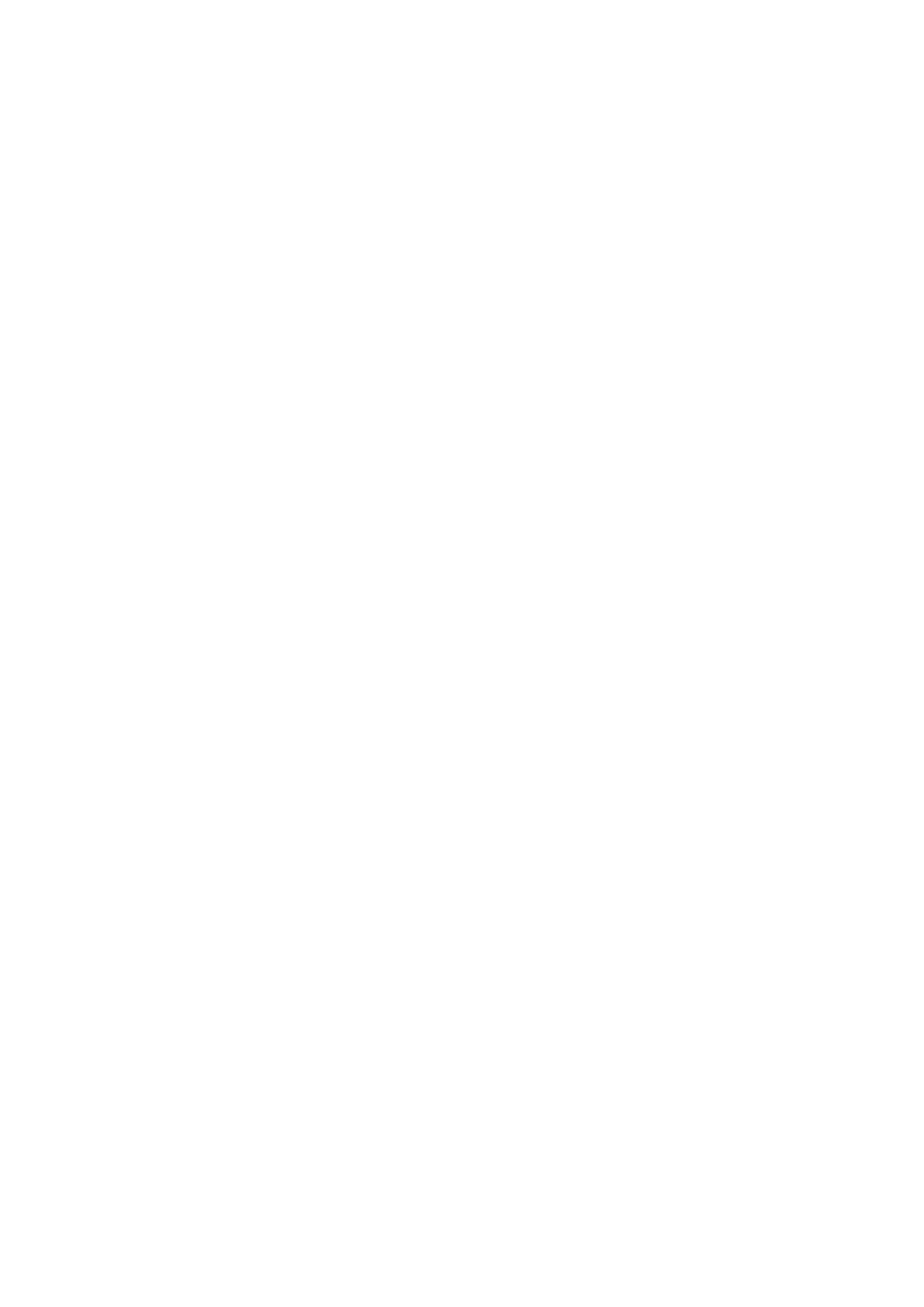# <span id="page-26-0"></span>Chapter 4 **DSP devices**

# <span id="page-26-1"></span>In This Chapter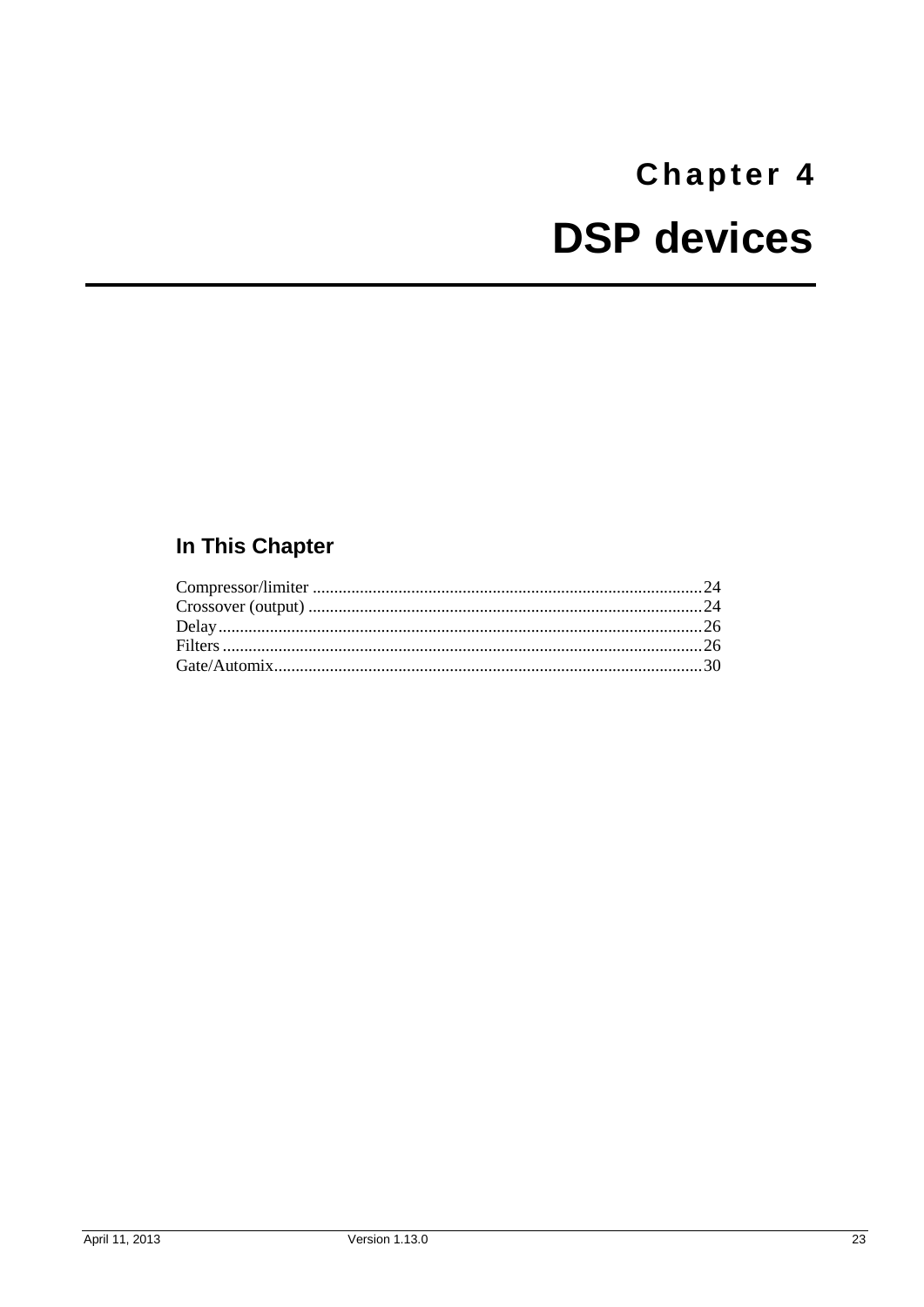# <span id="page-27-0"></span>**Compressor/limiter**

#### **Purpose**

The compressor limiter is available in both the input and output processing sections. A useful and still natural sounding compression ratio for voice ranges from 3:1 to 6:1. The amount of actual gain reduction is displayed in the GUI. For paging applications, a lower threshold and higher ratio is recommended. Each channel has its own separate compressor/limiter that will adjust the controls of that channel.

## **Controls**

| <b>Controls</b>  | <b>Purpose</b>                                                                                                                                                                                                                                                                                                                        |
|------------------|---------------------------------------------------------------------------------------------------------------------------------------------------------------------------------------------------------------------------------------------------------------------------------------------------------------------------------------|
| <b>Threshold</b> | Sets the threshold above which the input signal is attenuated.<br>The threshold is set in dB below digital full scale.                                                                                                                                                                                                                |
| Ratio            | Sets the ratio between input level above the threshold and<br>output attenuation. For example, if the ratio is set to 4:1 and the<br>signal level is 4 dB above the threshold, the level out of the<br>compressor will be only 1 dB above the threshold.<br>Compression ratios of 10:1 or higher can be characterized as<br>limiting. |
| Attack           | Sets the time the compressor takes to attenuate the signal when<br>the threshold is exceeded.                                                                                                                                                                                                                                         |
| Release          | Sets the time it takes to release the attenuation the signal after<br>signal has dropped below the threshold.                                                                                                                                                                                                                         |
| Gain             | Allows the user to increase the signal level after compression<br>takes place. It has no affect on the amount of compression.                                                                                                                                                                                                         |
| <b>Bypass</b>    | The bypass control disables the Compressor/limiter function<br>for this channel. Gray is inactive.                                                                                                                                                                                                                                    |

## <span id="page-27-1"></span>**Crossover (output)**

#### **Purpose**

The crossover module has both high-pass and low-pass filters. The response of the filters can be separately chosen along with the frequency of each.

Here the user can:

- define what filter they wish to use.
- bypass the band-pass filters.
- diust the HPF and LPF frequency.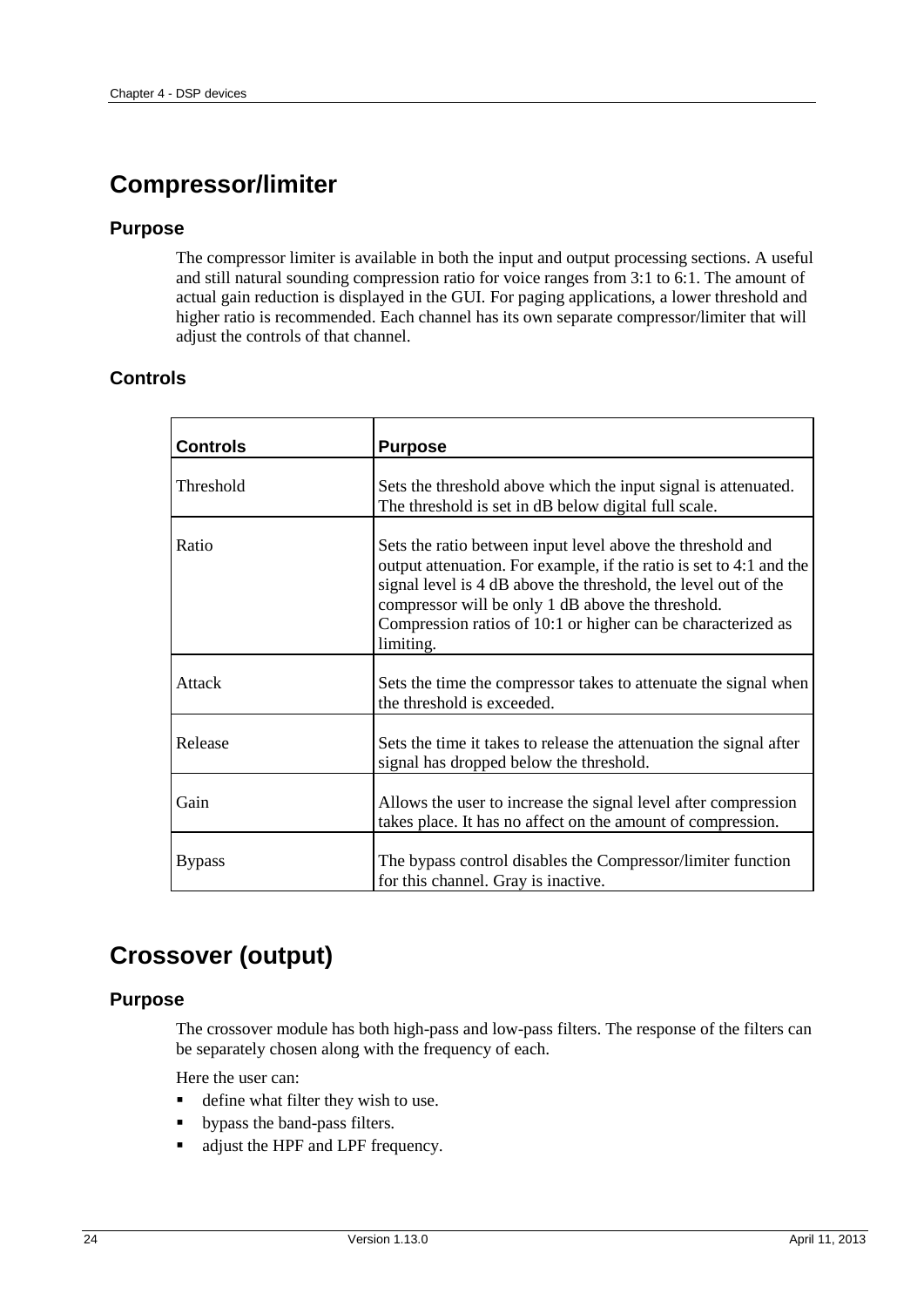## **Controls**

| <b>Controls</b>            | <b>Purpose</b>                                                                                                       |
|----------------------------|----------------------------------------------------------------------------------------------------------------------|
| High Pass Filter frequency | Adjusts the frequency of crossover's High pass filter.                                                               |
| Low Pass Filter frequency  | Adjusts the frequency of crossover's Low pass filter.                                                                |
| <b>Filters</b>             | In the list, select the filter you wish to use. For more<br>information on filters, see <i>Filters</i> (on page 25). |
| <b>Bypass</b>              | The bypass control disables the crossover function for this<br>channel. Gray is inactive.                            |

## <span id="page-28-0"></span>**Filters**

| <b>Filters</b>       | <b>Description</b>                                                                                                                                                                                                         |
|----------------------|----------------------------------------------------------------------------------------------------------------------------------------------------------------------------------------------------------------------------|
| BT-6 (butrwth-6)     | First-order Butterworth filter; 6 dB/Octave slope; -3 dB at corner<br>frequency. Butterworth filters are designed to have a flat<br>frequency response in the passband.                                                    |
| $BT-12$ (butrwth-12) | Second-order Butterworth filter; 12 dB/Octave slope; -3 dB at<br>corner frequency. Butterworth filters are designed to have a flat<br>frequency response in the passband.                                                  |
| BT-18 (butrwth-18)   | Third-order Butterworth filter; 18 dB/Octave slope; -3 dB at<br>corner frequency. Butterworth filters are designed to have a flat<br>frequency response in the passband.                                                   |
| BT-24 (butrwth-24)   | Fourth-order Butterworth filter; 24 dB/Octave slope; -3 dB at<br>corner frequency. Butterworth filters are designed to have a flat<br>frequency response in the passband.                                                  |
| $LR-12$ (lnkwtz-12)  | Second-order Linkwitz-Riley filter; 12 dB/Octave slope; -6 dB<br>at corner frequency. Linkwitz-Riley filters are made up of<br>cascaded Butterworth filters and combine for a flat response at<br>the crossover frequency. |
| $LR-24$ (lnkwtz-24)  | Fourth-order Linkwitz-Riley; 24 dB/Octave slope; -6 dB at<br>corner frequency. Linkwitz-Riley filters are made up of<br>cascaded Butterworth filters and combine for a flat response at<br>the crossover frequency.        |
| $Bs-12$ (bessel-12)  | Second-order Bessel filter; 12 dB/Octave slope; -3 dB at corner<br>frequency. A Bessel filter is a linear filter with a maximally flat<br>group delay.                                                                     |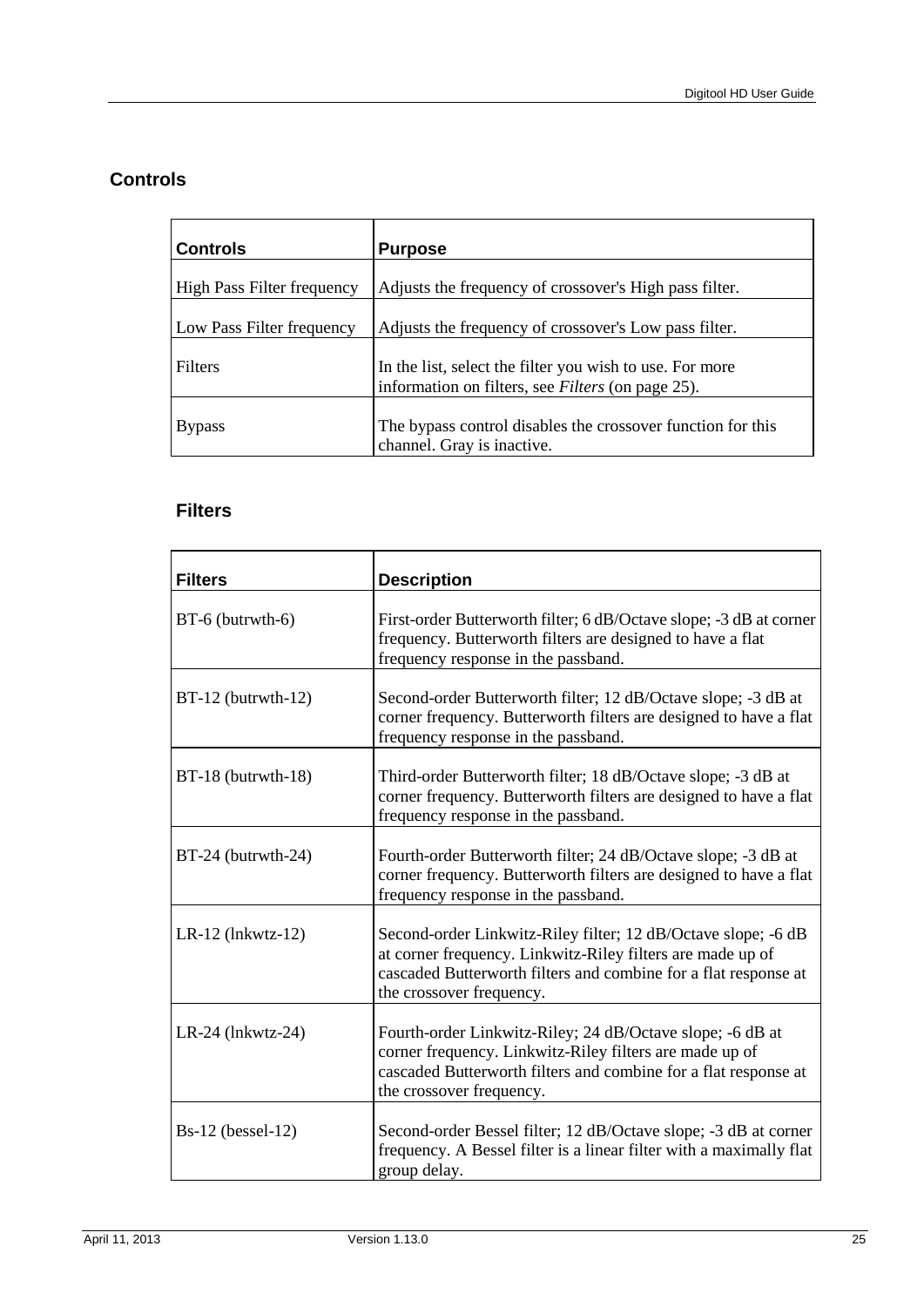| $Bs-18$ (bessel-18) | Third-order Bessel filter; 18 dB/Octave slope; -3 dB at corner<br>frequency. A Bessel filter is a linear filter with a maximally flat<br>group delay.  |
|---------------------|--------------------------------------------------------------------------------------------------------------------------------------------------------|
| $Bs-24$ (bessel-24) | Fourth-order Bessel filter; 24 dB/Octave slope; -3 dB at corner<br>frequency. A Bessel filter is a linear filter with a maximally flat<br>group delay. |

## <span id="page-29-0"></span>**Delay**

### **Purpose**

The Delay processing block allows the selected input or output signal to be delayed for the specified length of time. The smallest increment is 20.8uS. For convenience, the approximate distance the delay equates to in air is displayed in both feet and meters. On the front panel, the delay can either be adjusted in mS or fractional mS steps.

## **Controls**

| <b>Control</b> | <b>Purpose</b>                                                                        |
|----------------|---------------------------------------------------------------------------------------|
| <b>Bypass</b>  | The bypass control disables the delay function for this channel.<br>Gray is inactive. |
| Delay          | Set the delay for the input or output signal (range $0 - 2500$ )<br>milliseconds).    |

## <span id="page-29-1"></span>**Filters**

### **Purpose**

The General Purpose Filter is the most common DSP process in the Digitool. There are five general purpose filters in each input processing block and seven in each output. Each filter can be independently configured for several different filter types using the drop-down box. The Level and Frequency controls are available as parameters for all filter types. The third control may be available depending upon the filter type and changes the bandwidth or Q of the filter. The control setting is always displayed as bandwidth in octaves. Refer to the table for the equivalent Q values.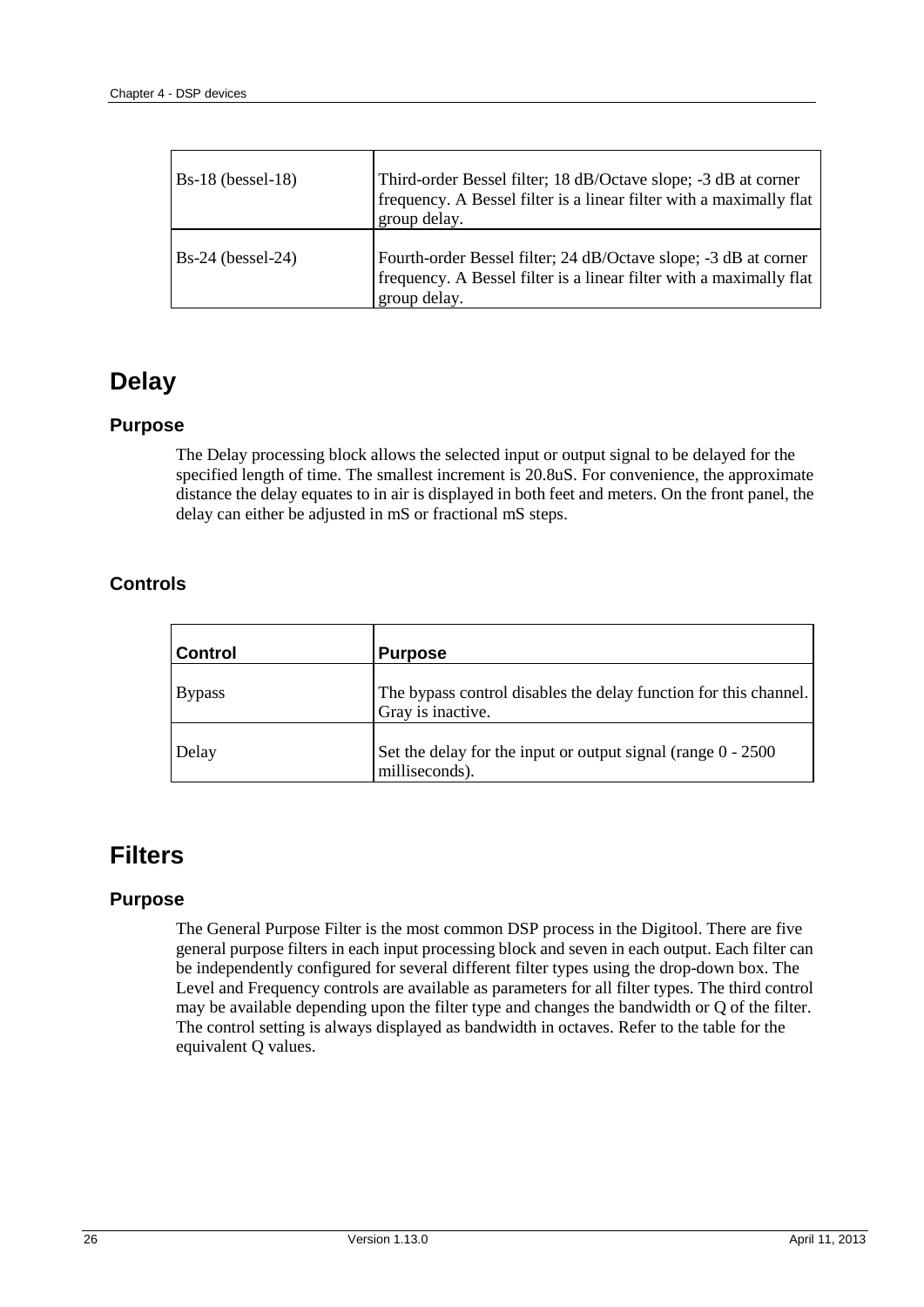## **Controls**

| <b>Control</b> | <b>Purpose</b>                                                                                                                                                                                                                                                                                                                                                                                                                                                                                                                                                                                                                                                                                       |
|----------------|------------------------------------------------------------------------------------------------------------------------------------------------------------------------------------------------------------------------------------------------------------------------------------------------------------------------------------------------------------------------------------------------------------------------------------------------------------------------------------------------------------------------------------------------------------------------------------------------------------------------------------------------------------------------------------------------------|
| Frequency      | Adjusts the cut off or center frequency of the filter.                                                                                                                                                                                                                                                                                                                                                                                                                                                                                                                                                                                                                                               |
| Gain           | Sets the gain of the filter.                                                                                                                                                                                                                                                                                                                                                                                                                                                                                                                                                                                                                                                                         |
| BW/Q           | BW is the filter bandwidth in Octaves and Q stands for quality.<br>An example would be if the bandwidth of PEQ is set to 2<br>Octaves and the filter set to full boost, the -3 dB points of the<br>response, referenced to the center frequency, would be one<br>octave above and one octave below the center frequency (twice<br>the center frequency and one-half the center frequency).<br>The bigger the bandwidth of the filter, the wider the range of<br>frequencies affected. Q is another term that is used to describe<br>this relationship, however the range of numbers is the inverse of<br>bandwidth. Large Q values concentrate the filter action to a<br>small range of frequencies. |
| <b>Bypass</b>  | The bypass control disables the respective filter for this<br>channel. Gray is inactive.                                                                                                                                                                                                                                                                                                                                                                                                                                                                                                                                                                                                             |

## **Equivalent Q for the displayed bandwidth**

For consistency, all of Digitool HD's filters display in Bandwidth. Below is a table that gives the equivalent Q for the displayed bandwidth.

| <b>BW</b> | Q    | <b>BW</b> | Q    | <b>BW</b> | Q    |
|-----------|------|-----------|------|-----------|------|
| 0.1       | 14.4 | 1.1       | 1.28 | 2.1       | 0.63 |
| 0.2       | 7.2  | 1.2       | 1.17 | 2.2       | 0.60 |
| 0.3       | 4.8  | 1.3       | 1.07 | 2.3       | 0.56 |
| 0.4       | 3.6  | 1.4       | 0.99 | 2.4       | 0.54 |
| 0.5       | 2.8  | 1.5       | 0.86 | 2.5       | 0.51 |
| 0.6       | 2.39 | 1.6       | 0.86 | 2.6       | 0.49 |
| 0.7       | 2.04 | 1.7       | 0.80 | 2.7       | 0.46 |
| 0.8       | 1.78 | 1.8       | 0.75 | 2.8       | 0.44 |
| 0.9       | 1.58 | 1.9       | 0.71 | 2.9       | 0.42 |
| 1.0       | 1.41 | 2.0       | 0.67 | 3.0       | 0.40 |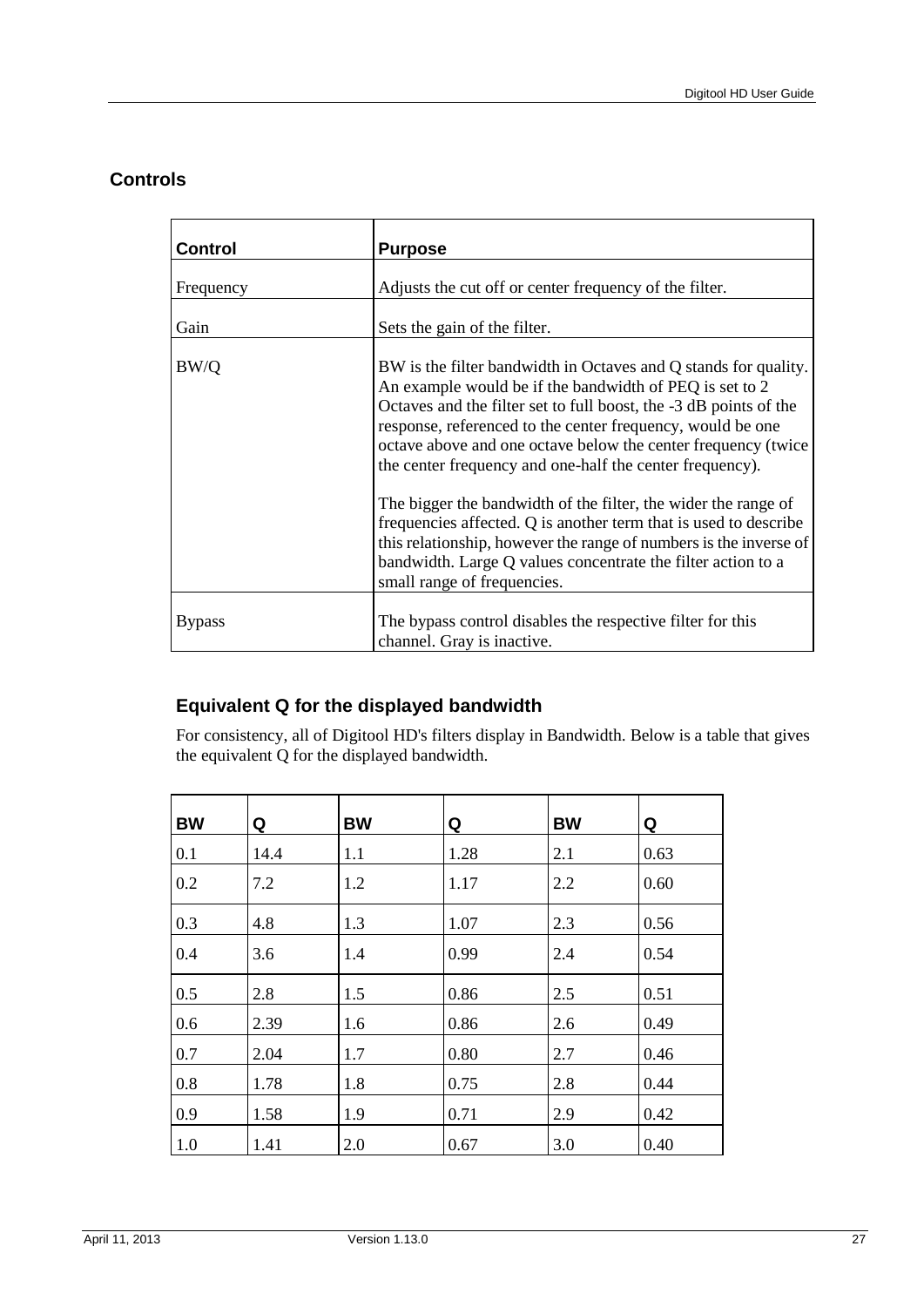## **Filter types and the action of BW**

| <b>PEO</b>              | Bandwidth of the Peak/Dip filter in octaves.                                                                                                                                                                   |
|-------------------------|----------------------------------------------------------------------------------------------------------------------------------------------------------------------------------------------------------------|
| <b>HPF-12</b>           | Bandwidth of 1.9 Octave is critically damped. Lower BW<br>sharpens the transition and creates a peak in the response at<br>the corner frequency. Higher BW broadens the transition at<br>the corner frequency. |
| $LPF-12$                | Bandwidth of 1.9 Octave is critically damped. Lower BW<br>sharpens the transition and creates a peak in the response at<br>the corner frequency. Higher BW broadens the transition at<br>the corner frequency. |
| $HPF-6$                 | Bandwidth does not affect the filter.                                                                                                                                                                          |
| $LPF-6$                 | Bandwidth does not affect the filter.                                                                                                                                                                          |
| <b>LOSHELF</b>          | Bandwidth does not affect the filter.                                                                                                                                                                          |
| <b>HISHELF</b>          | Bandwidth does not affect the filter.                                                                                                                                                                          |
| <b>BANDPASS</b> (bpass) | Lower BW sharpens the corners.                                                                                                                                                                                 |
| <b>BANDSTOP</b> (bstop) | Lower BW sharpens the corners.                                                                                                                                                                                 |
| <b>HORN EQ</b>          | Bandwidth does not affect the filter.                                                                                                                                                                          |
| <b>ALLPASS 1</b>        | Bandwidth does not affect the filter.                                                                                                                                                                          |
| ALLPASS2                | Bandwidth changes the slope of the phase curve around the<br>center frequency.                                                                                                                                 |

### **Filters**

The input filters and output filters all have the same capability. The filter types that can be selected have the following functions:

| <b>PEO</b> | Parametric Equalization. This is a multi band variable that<br>allows a user to control the three primary parameters.                                                                               |
|------------|-----------------------------------------------------------------------------------------------------------------------------------------------------------------------------------------------------|
| $HPF-12$   | Second-order high-pass filter. A High pass filter (HPF) is<br>an electronic filter that passes low-frequency signals but<br>attenuates signals with frequencies lower than the cutoff<br>frequency. |
| $LPF-12$   | Second-order low-pass filter. Low pass filter (LPF) is an                                                                                                                                           |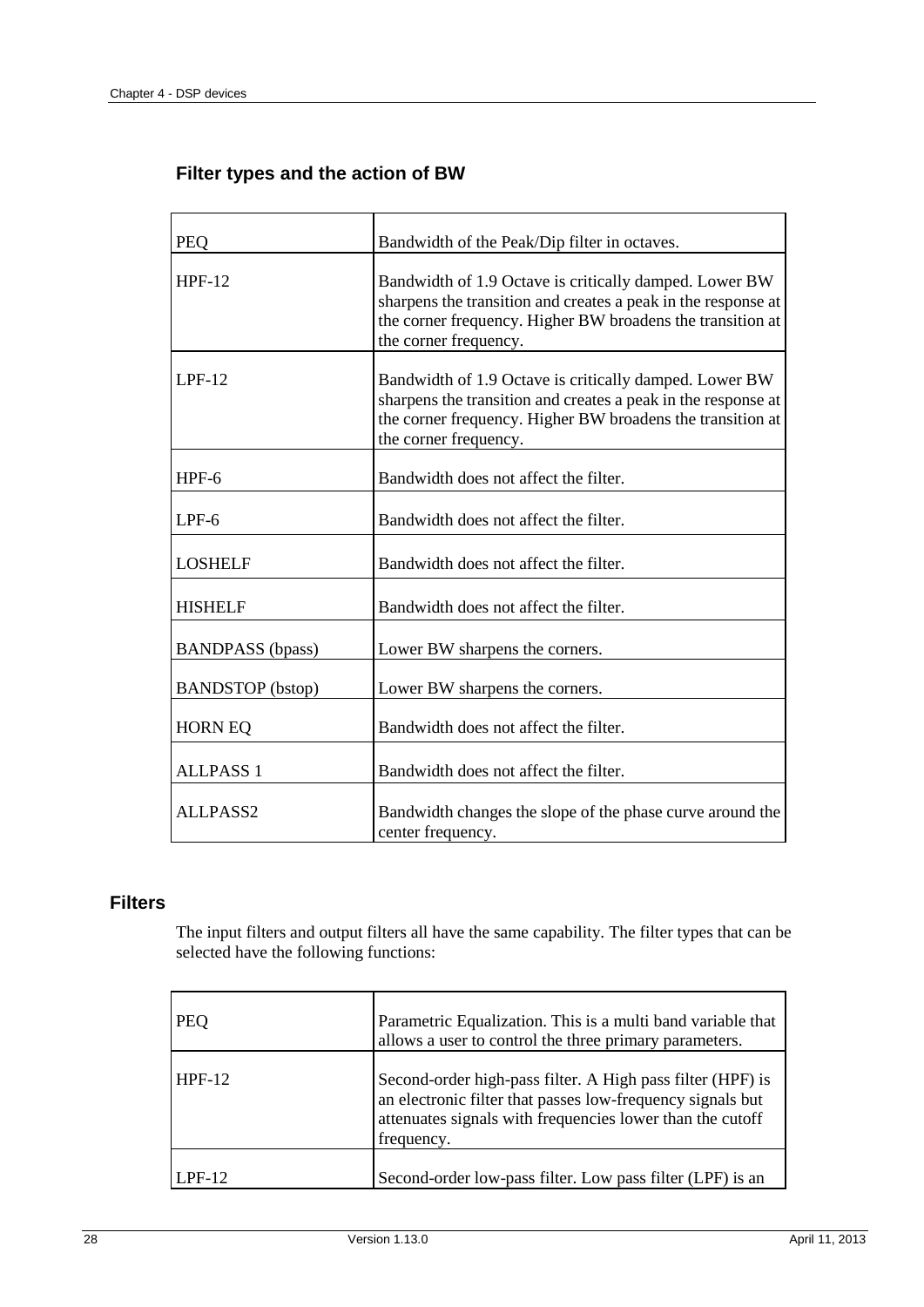|                         | electronic filter that passes low-frequency signals but<br>attenuates signals with frequencies higher than the cutoff<br>frequency.                                                                                      |
|-------------------------|--------------------------------------------------------------------------------------------------------------------------------------------------------------------------------------------------------------------------|
| ALLPASS1                | First-order all-pass filter; +90 deg at corner frequency. A<br>all-pass filter is a signal processing filter that passes all<br>frequencies evenly, but changes the phase relationship<br>between various frequencies.   |
| ALLPASS2                | Second-order all-pass filter; +180 deg at corner frequency.<br>A all-pass filter is a signal processing filter that passes all<br>frequencies evenly, but changes the phase relationship<br>between various frequencies. |
| HPF-6                   | First-order high-pass filter. A High pass filter (HPF) is an<br>electronic filter that passes low-frequency signals but<br>attenuates signals with frequencies lower than the cutoff<br>frequency.                       |
| $LPF-6$                 | First-order low-pass filter. Low pass filter (LPF) is an<br>electronic filter that passes low-frequency signals but<br>attenuates signals with frequencies higher than the cutoff<br>frequency.                          |
| <b>LOSHELF</b>          | Low-frequency shelving filter. The response of this EQ has<br>a shelf level that is determined by the boost or cut value.                                                                                                |
| <b>HISHELF</b>          | High-frequency shelving filter. This is the first of four<br>shaping EQs for the input signal chain. The top encoder<br>adjusts the Gain (boost/cut) and has a range.                                                    |
| <b>BANDPASS</b> (bpass) | A Band-pass filter passes frequencies in a certain range and<br>attenuates any frequencies outside the range.                                                                                                            |
| <b>BANDSTOP</b> (bstop) | A Band-Stop Filter is a filter that passes most frequencies<br>with little attenuation, but attenuates those in a specific<br>frequency range.                                                                           |
| <b>HORN EQ</b>          | The Horn EQ filter exhibits a rising response starting at the<br>corner frequency set by the filter. The response raises at 6<br>dB per octave until it reaches unity gain near 20 kHz.                                  |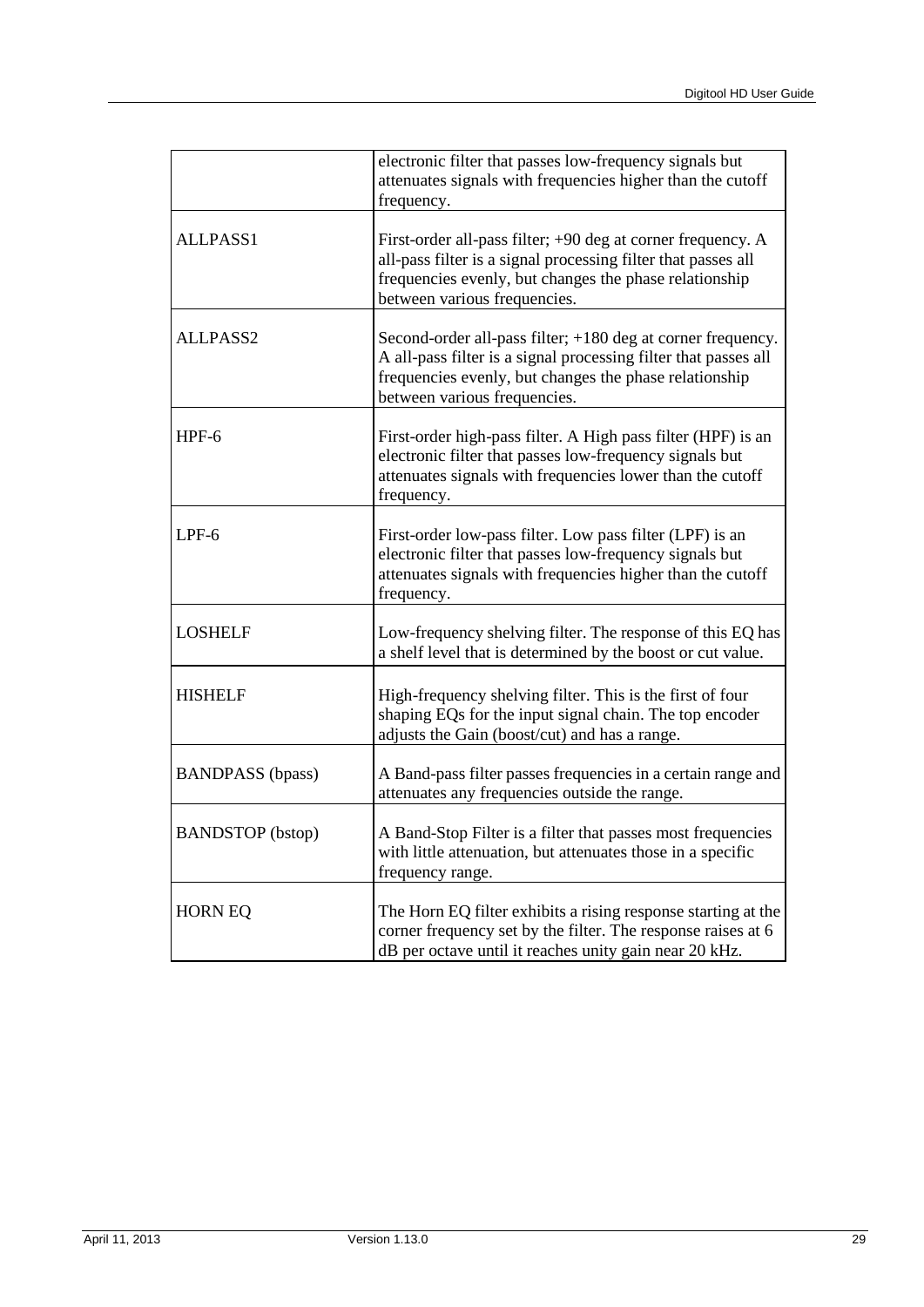# <span id="page-33-0"></span>**Gate/Automix**

### **Purpose**

The Input Gate has several modes of operation. In normal mode, it functions as an input gate which attenuates the signal when its level drops below the threshold. With the gate in this mode, the channel can also be used as a master in the priority mute system see *Priority Mute* (on page [39\)](#page-42-0). In any of the automix modes, the channel becomes part of a gating automix with other channels set to the same automix control bus (1-4). As the number of open gates increases turning on more channels, a number of open mics (NOM) function is applied that attenuates all automix channels on the bus based on a 15log function (approximately 4.5 dB of attenuation per doubling of open mics).

Filter number one on each input is before the Gate in the processing chain. It can often be adjusted to improve the operation of the gate.

| <b>Controls</b> | <b>Purpose</b>                                                                                                                                                                                                        |
|-----------------|-----------------------------------------------------------------------------------------------------------------------------------------------------------------------------------------------------------------------|
| Threshold       | Sets the threshold below which the input signal is attenuated.<br>The threshold is set in dB below digital full scale.                                                                                                |
| Attenuation     | Sets how many dB the signal is attenuated when its level is<br>below the threshold.                                                                                                                                   |
| Attack          | The time it takes to restore the signal to full amplitude once the<br>threshold has been exceeded.                                                                                                                    |
| Release         | Sets the time it takes to attenuate the signal after signal has<br>dropped below the threshold and the hold time has elapsed.                                                                                         |
| Hold            | Sets the time that must elapse after the signal drops below the<br>threshold before attenuation is applied to the signal. If the<br>signal goes above the threshold during the hold time, the hold<br>timer is reset. |
| <b>Bypass</b>   | The bypass control disables the Gate/Automix function for this<br>channel. Gray is inactive.                                                                                                                          |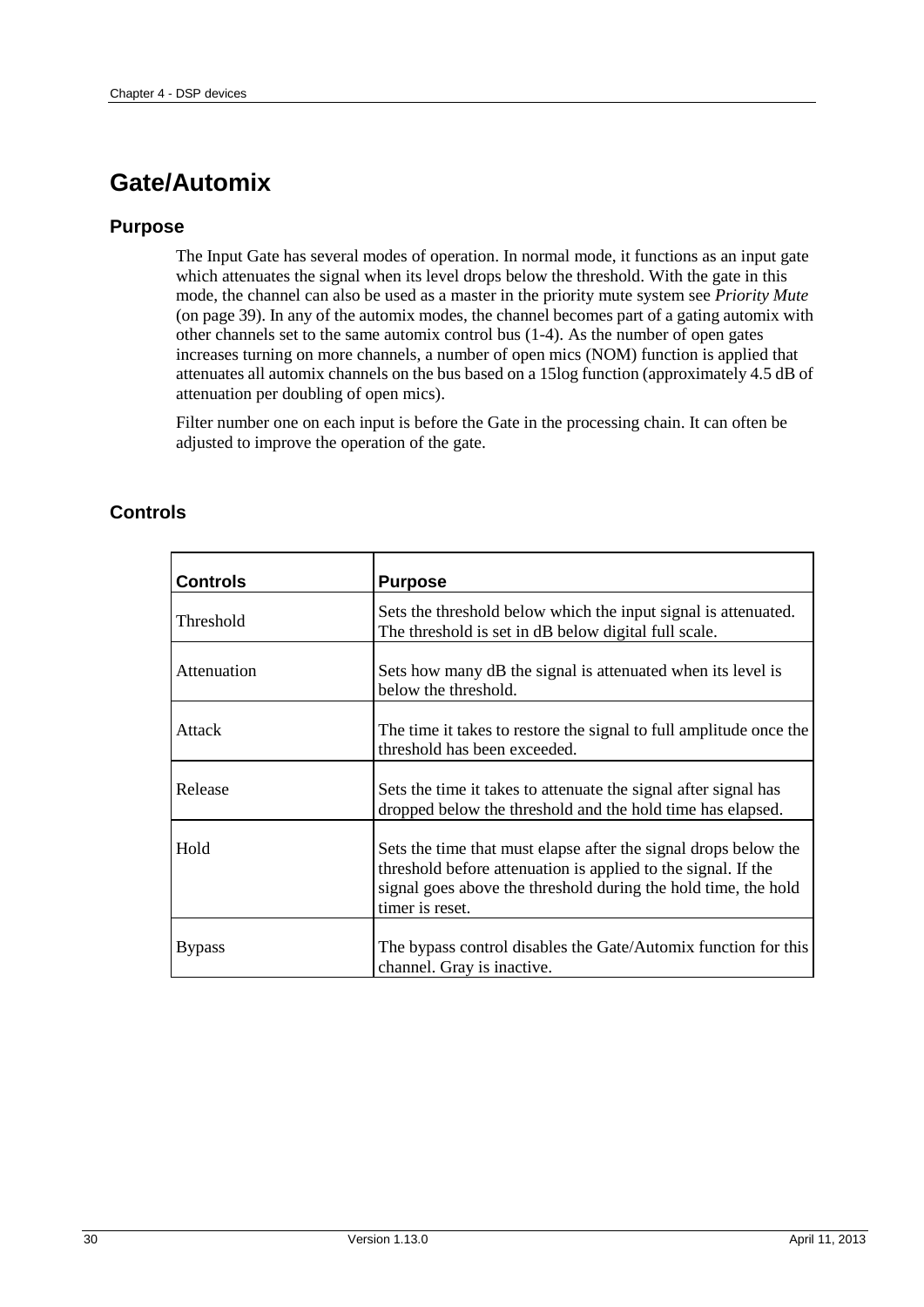# <span id="page-34-1"></span><span id="page-34-0"></span>Chapter 5 **Digitool HD Utilities**

## In This Chapter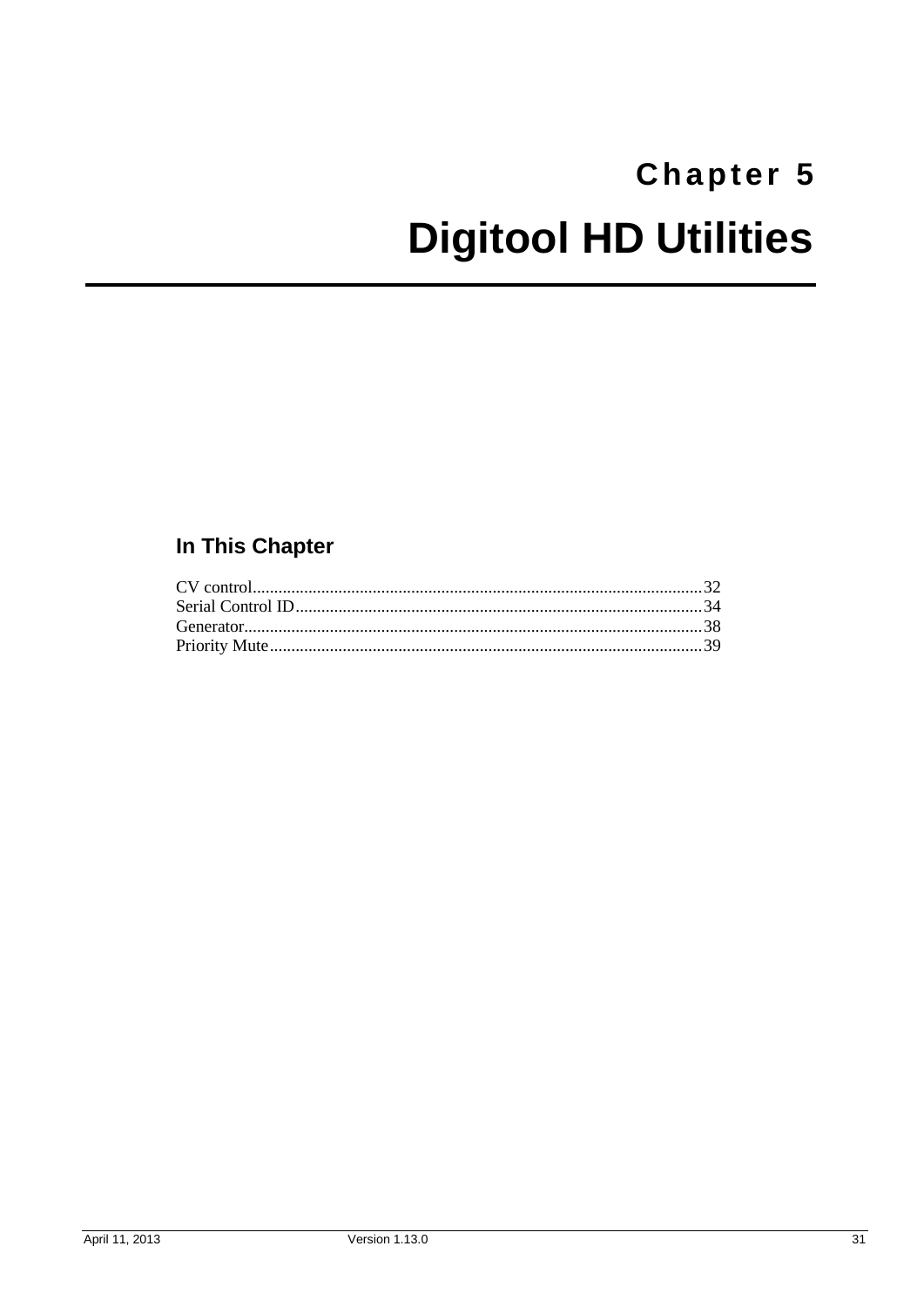# <span id="page-35-0"></span>**CV control**

#### **Purpose**

The 8 CV control ID#s correspond to the 8 CV inputs on the rear of the Digitool. The CV ID's settings can be adjusted on the Audio/Utilities page.

The CV control ID is turned on and off via the on/off button.

**Note**: Pressing the off control will only turn off the selected CV control ID.

| <b>Controls</b> | <b>Purpose</b>                                                                                                                                                                                                                                                                                            |                                                                                                                                                                           |  |
|-----------------|-----------------------------------------------------------------------------------------------------------------------------------------------------------------------------------------------------------------------------------------------------------------------------------------------------------|---------------------------------------------------------------------------------------------------------------------------------------------------------------------------|--|
| Max             | If a level type control was chosen, this sets the maximum level to<br>which the control can be adjusted. If a mute type control was chosen,<br>this value is ignored.                                                                                                                                     |                                                                                                                                                                           |  |
| Min             | If a level type control was chosen, this sets the minimum level to<br>which the control can be adjusted. If level and mute was chosen, then<br>the control jumps from this minimum level to muted as the control<br>continues to be reduced. If a mute type control was chosen, this value<br>is ignored. |                                                                                                                                                                           |  |
| ID              | Select which CV control ID you wish you use.                                                                                                                                                                                                                                                              |                                                                                                                                                                           |  |
| Type            | Select the type of CV Control                                                                                                                                                                                                                                                                             |                                                                                                                                                                           |  |
|                 | Level                                                                                                                                                                                                                                                                                                     | As the voltage on the control voltage input varies,<br>the level of the selected target control(s) varies<br>between the minimum and maximum value set for<br>this ID#.   |  |
|                 | Mute                                                                                                                                                                                                                                                                                                      | The mute function is often used as a switch function<br>but a level control can also control the mute. It mutes<br>and un-mutes above and below the control<br>mid-point. |  |
| Target          | Selecting a target or targets for control is a two step process. First the<br>control target is selected which contains a variable "X" (see table<br>below).                                                                                                                                              |                                                                                                                                                                           |  |
| X               | Select the x values that correspond to the controls you wish to adjust.                                                                                                                                                                                                                                   |                                                                                                                                                                           |  |
| Off/On          | Turn the CV Control on or off.                                                                                                                                                                                                                                                                            |                                                                                                                                                                           |  |
|                 | Note: This only switches on/off the selected serial control ID.                                                                                                                                                                                                                                           |                                                                                                                                                                           |  |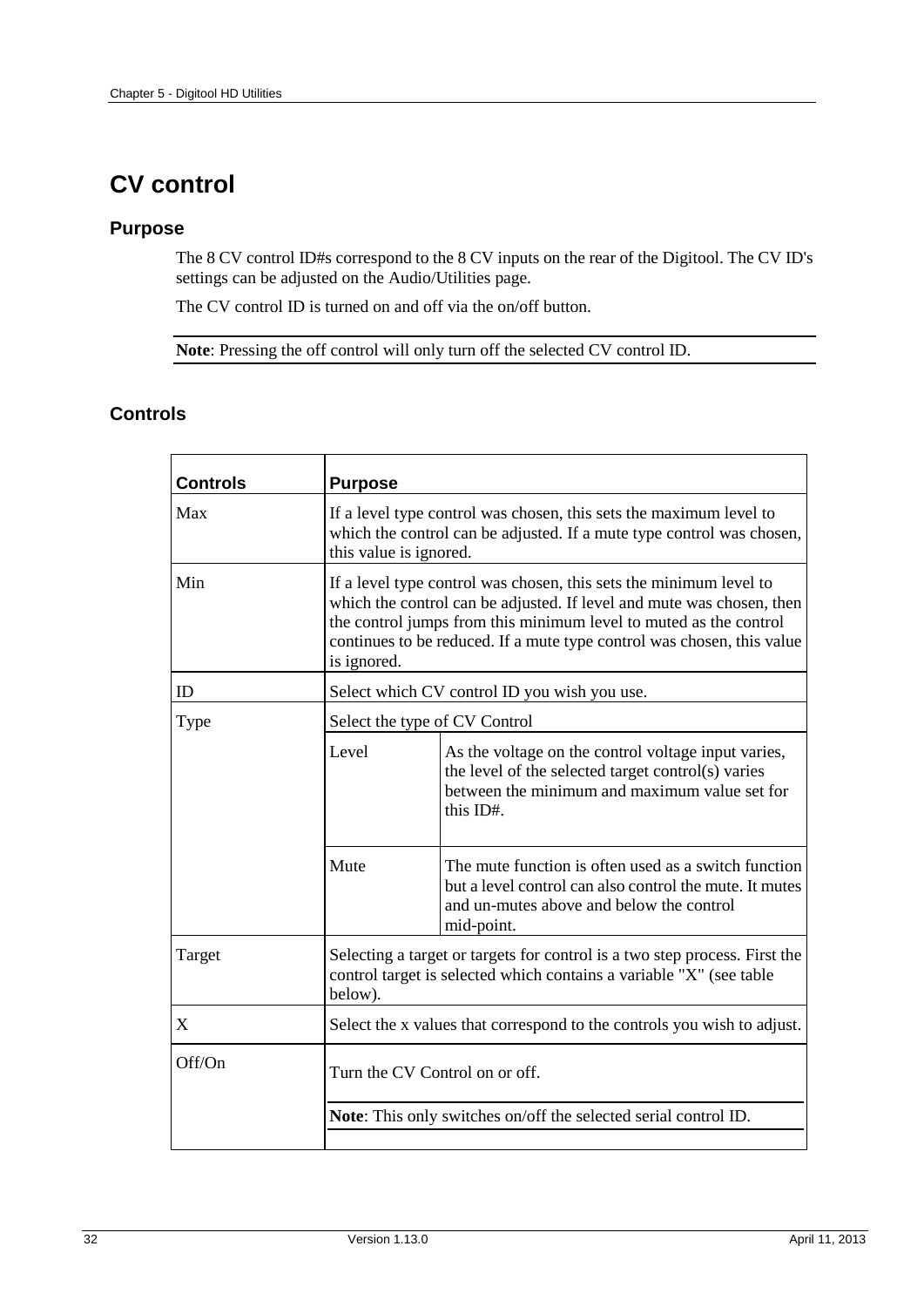| <b>Target</b>                                     | <b>Targets available</b> | <b>Description</b>                                                                                               |  |
|---------------------------------------------------|--------------------------|------------------------------------------------------------------------------------------------------------------|--|
| Matrix Target (input group).                      | MTX IN X - Out 1         | The matrix target input group<br>selection has the form 'MTX in x -                                              |  |
|                                                   | MTX IN X - Out 2         | Out 1', 'MTX in $x - Out 2'$ '                                                                                   |  |
|                                                   | MTX IN X - Out 3         | where x designates input channels<br>and selecting a single number                                               |  |
|                                                   | MTX IN X - Out 5         | designates a single output channel.<br>The x is a wildcard to be completed                                       |  |
|                                                   | MTX IN X - Out 6         | in the selection box below the target<br>list. All matrix inputs can be selected                                 |  |
|                                                   | MTX IN X - Out 7         | for x.                                                                                                           |  |
|                                                   | MTX IN X - Out 8         |                                                                                                                  |  |
| Matrix Target (output                             | MTX IN 1 - Out X         | The matrix target input group                                                                                    |  |
| group).                                           | MTX IN 2 - Out X         | selection has the form 'MTX in x -<br>Out 1', 'MTX in $x - Out 2'$ '                                             |  |
|                                                   | MTX IN 3 - Out X         | where x designates input channels<br>and selecting a single number                                               |  |
|                                                   | MTX IN 4 - Out X         | designates a single output channel.<br>The x is a wildcard to be completed                                       |  |
|                                                   | MTX IN 5 - Out X         | in the selection box below the target<br>list. All matrix inputs can be selected                                 |  |
|                                                   | MTX IN 6 - Out X         | for x.                                                                                                           |  |
|                                                   | MTX IN 7 - Out X         |                                                                                                                  |  |
|                                                   | MTX IN 8 - Out X         |                                                                                                                  |  |
| Matrix Stereo Targets (input   MTX STIn X Out 1,2 |                          | The matrix stereo target input group                                                                             |  |
| group).                                           | MTX STIn X Out 3,4       | has the form 'MTX STin X - Out<br>$1,2$ , MTX STin X - Out 3,4, where x                                          |  |
|                                                   | MTX STIn X Out 5,6       | designates odd/even input channels<br>pairs, and 1,2 through 7,8 (15,16)                                         |  |
|                                                   | MTX STIn X Out 7,8       | designate stereo output pairs. The x<br>is a wildcard to be completed in the                                     |  |
|                                                   |                          | selection box immediately below the<br>target list. All matrix inputs can be<br>selected for x.                  |  |
|                                                   |                          | Note: Odd x values only route to odd<br>output channels and even x values<br>only route to even output channels. |  |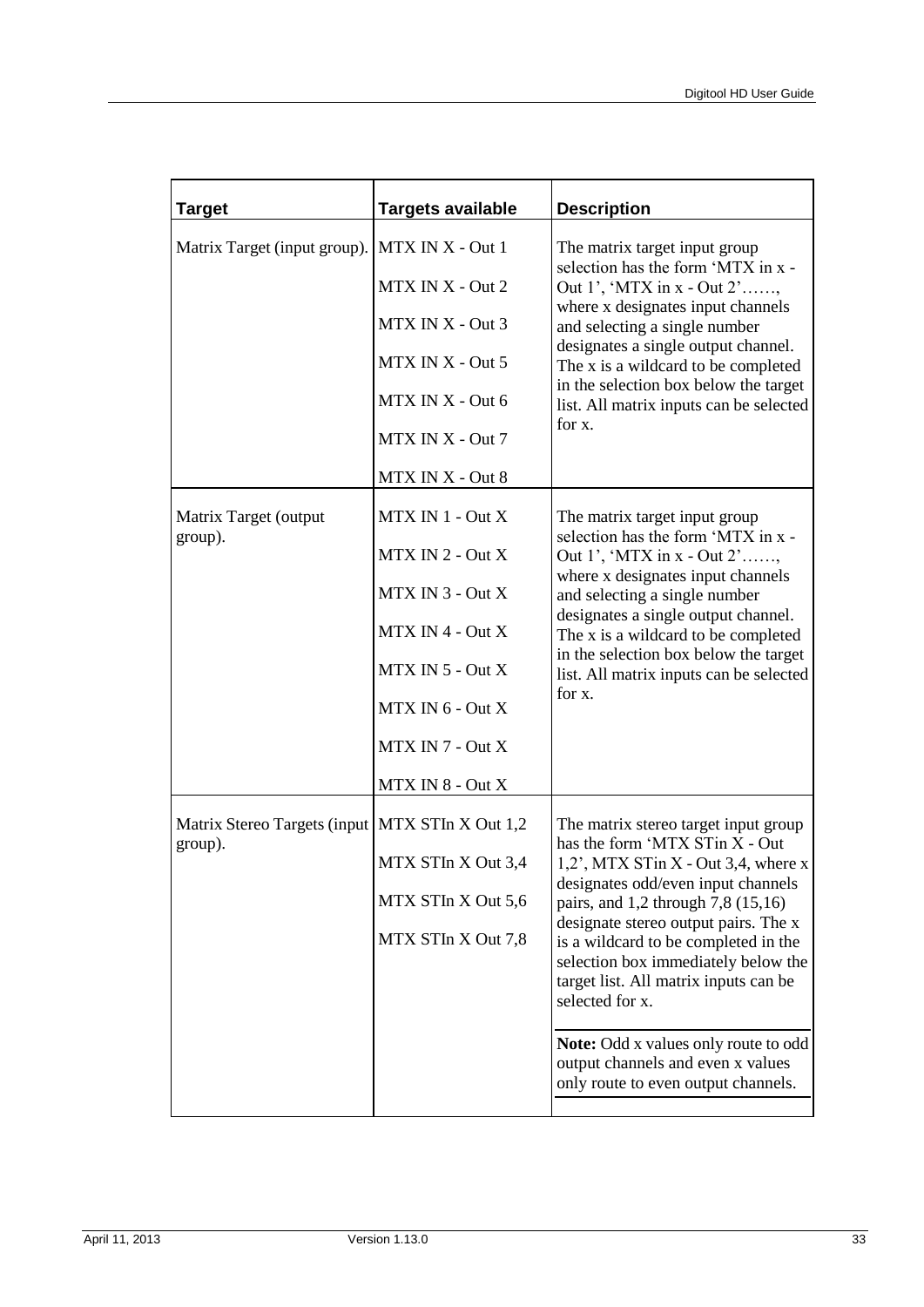| Matrix Stereo Targets<br>(output group). | MTX In 1,2 - STOut x<br>MTX In 3,4 - STOut x<br>MTX In 5,6 - STOut x<br>MTX In 7,8 - STOut x | The matrix stereo target output group<br>has the form 'MTX in $1,2$ – STOut<br>x', 'MTX in $3,4$ – STOut x', where x<br>designates odd/even output channels<br>pairs, and 1,2 through 7,8 (15,16)<br>designate stereo input pairs. The x is<br>a wildcard to be completed in the<br>selection box immediately below the<br>target list. All matrix outputs can be<br>selected for x.      |
|------------------------------------------|----------------------------------------------------------------------------------------------|-------------------------------------------------------------------------------------------------------------------------------------------------------------------------------------------------------------------------------------------------------------------------------------------------------------------------------------------------------------------------------------------|
|                                          |                                                                                              | Note: That odd x values only receive<br>odd input channels and even x values<br>only receive even input channels.                                                                                                                                                                                                                                                                         |
| Output targets.                          | Output X                                                                                     | The matrix out level target selection<br>has the form 'Output x'. This<br>designates the target to be one or<br>more post-matrix mixes. The x is a<br>wildcard to be completed in the<br>selection box below the target list.<br>All matrix mixes can be selected for<br>x. The target is the level/mute control<br>of each matrix mix output.                                            |
| Input targets.                           | Input X                                                                                      | The input target selection has the<br>form 'Input x'. This designates the<br>target to be one or more input<br>channels. The x is a wildcard to be<br>completed in the selection box below<br>the target list. All channel inputs can<br>be selected for x. The target is the<br>level/mute control for each channel<br>and affects the signal before it is sent<br>to the matrix router. |

**Note**: In the MX 32 there are 16 inputs and outputs.

## <span id="page-37-0"></span>**Serial Control ID**

### **Purpose**

The serial ID# links an external controller and the control it is to operate. Multiple external controllers can send messages to the same ID#. For example, you could have volume controls in several locations in the room all able to adjust the volume in that room. The D1V and D4S each have four consecutive control ID numbers. The DIP switches on those controllers set the control ID range in groups of four. You can set up 124 unique serial controls.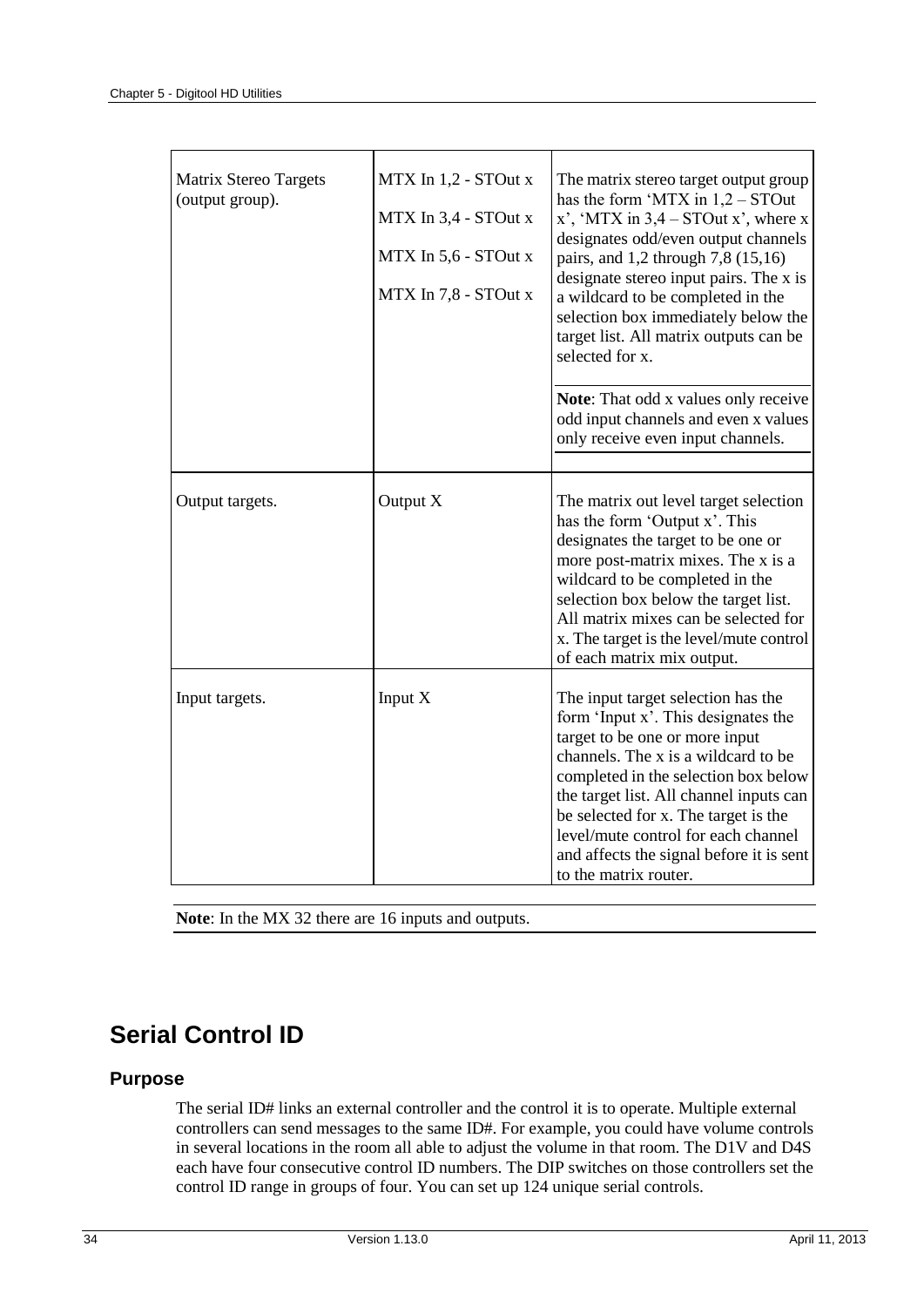**Note:** Once the Serial Control number has been selected, the control type and control target(s) need to be selected.

| <b>Control</b>          | <b>Purpose</b>                                                                                                                                                                                                                                                                                            |                                                                                                                                                                                                                                                     |  |
|-------------------------|-----------------------------------------------------------------------------------------------------------------------------------------------------------------------------------------------------------------------------------------------------------------------------------------------------------|-----------------------------------------------------------------------------------------------------------------------------------------------------------------------------------------------------------------------------------------------------|--|
| Max                     | If a level type control was chosen, this sets the maximum level<br>to which the control can be adjusted. If a mute type control was<br>chosen, this value is ignored.                                                                                                                                     |                                                                                                                                                                                                                                                     |  |
| Min                     | If a level type control was chosen, this sets the minimum level<br>to which the control can be adjusted. If level and mute was<br>chosen, then the control jumps from this minimum level to<br>muted as the control continues to be reduced. If a mute type<br>control was chosen, this value is ignored. |                                                                                                                                                                                                                                                     |  |
| ID                      | Select which serial control ID you wish you use.                                                                                                                                                                                                                                                          |                                                                                                                                                                                                                                                     |  |
| Type                    | Select the type of serial control:                                                                                                                                                                                                                                                                        |                                                                                                                                                                                                                                                     |  |
|                         | Level                                                                                                                                                                                                                                                                                                     | As the voltage serial control<br>values changes, the level of the<br>selected target control(s)<br>varies between the minimum<br>and maximum value set for<br>this ID#.                                                                             |  |
|                         | Mute                                                                                                                                                                                                                                                                                                      | The mute function is often<br>used as a switch function but a<br>level control can also control<br>the mute. It mutes and<br>un-mutes above and below the<br>control mid-point                                                                      |  |
|                         | Level and Mute                                                                                                                                                                                                                                                                                            | The "Level and Mute" control<br>type combines the functions of<br>level and mute. The control<br>works as a level control as<br>described above until the level<br>drops to minimum. Adjusting<br>the level below minimum then<br>mutes the signal. |  |
| <b>Target Selection</b> | Selecting a target or targets for control is a two step process.<br>First the control target is selected which contains a variable "X"<br>(see table below).                                                                                                                                              |                                                                                                                                                                                                                                                     |  |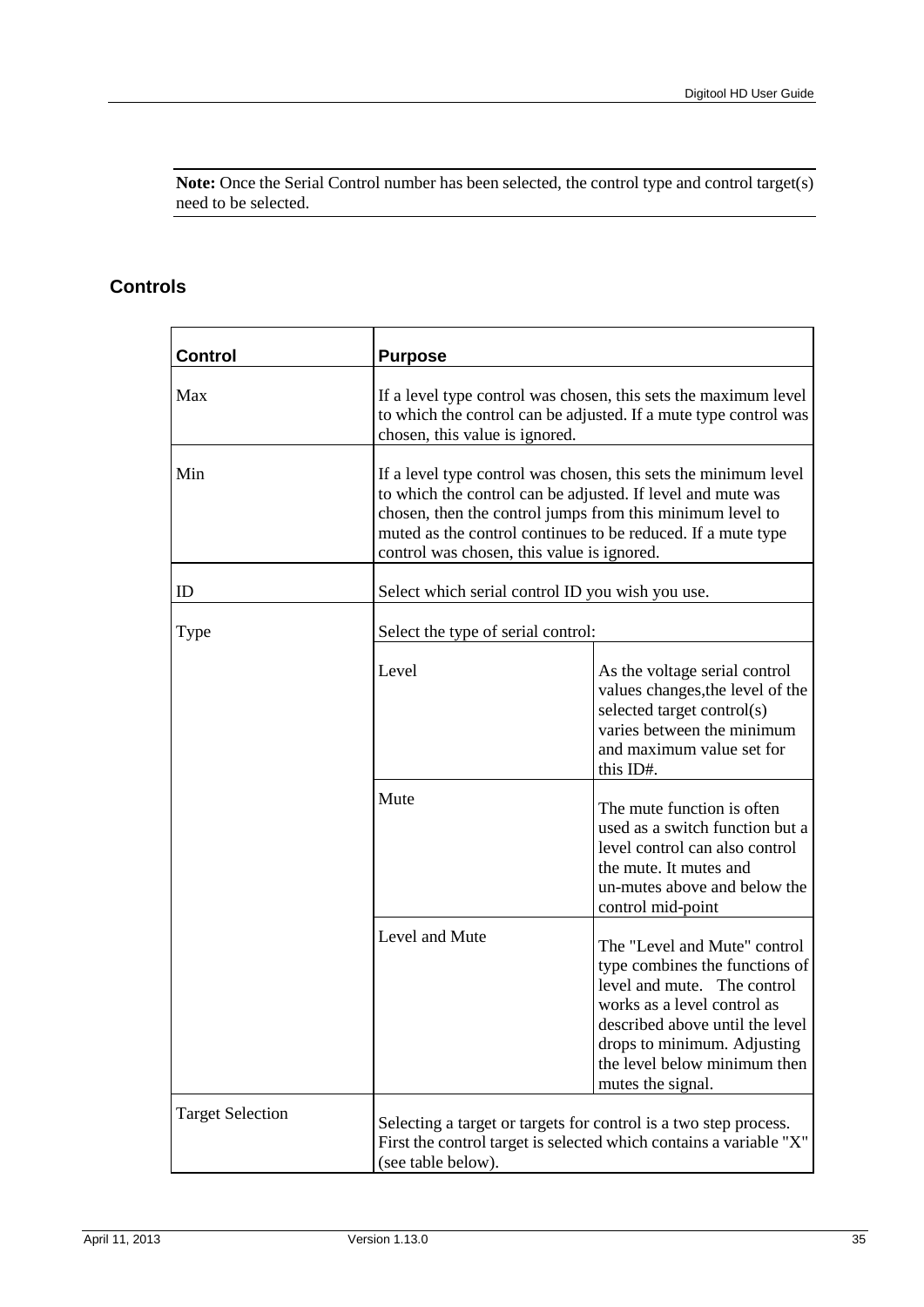| $\mathbf{X}$ | Select the x values that correspond to the controls you wish to<br>adjust. |
|--------------|----------------------------------------------------------------------------|
| l Off/On     | Turn the Serial Control ID off or on.                                      |
|              | <b>Note:</b> This only switches on/off the selected serial control ID.     |

| <b>Target</b>                    | <b>Targets available</b> | <b>Description</b>                                                                                                                                                                 |
|----------------------------------|--------------------------|------------------------------------------------------------------------------------------------------------------------------------------------------------------------------------|
| Matrix Target (input group).     | MTX IN X - Out 1         | The matrix target input group<br>selection has the form 'MTX in x -                                                                                                                |
|                                  | MTX IN X - Out 2         | Out 1', 'MTX in $x - Out 2'$ '<br>where x designates input channels<br>and selecting a single number<br>designates a single output channel.<br>The x is a wildcard to be completed |
|                                  | MTX IN X - Out 3         |                                                                                                                                                                                    |
|                                  | MTX IN X - Out 5         |                                                                                                                                                                                    |
|                                  | MTX IN X - Out 6         | in the selection box below the target<br>list. All matrix inputs can be selected                                                                                                   |
|                                  | MTX IN X - Out 7         | for x.                                                                                                                                                                             |
|                                  | MTX IN X - Out 8         |                                                                                                                                                                                    |
| Matrix Target (output<br>group). | $MTX IN 1 - Out X$       | The matrix target input group                                                                                                                                                      |
|                                  | $MTX IN 2 - Out X$       | selection has the form 'MTX in x -<br>Out 1', 'MTX in $x - Out 2'$ '                                                                                                               |
|                                  | MTX IN 3 - Out X         | where x designates input channels<br>and selecting a single number                                                                                                                 |
|                                  | $MTX IN 4 - Out X$       | designates a single output channel.<br>The x is a wildcard to be completed                                                                                                         |
|                                  | MTX IN 5 - Out X         | in the selection box below the target<br>list. All matrix inputs can be selected                                                                                                   |
|                                  | $MTX IN 6 - Out X$       | for x.                                                                                                                                                                             |
|                                  | MTX IN 7 - Out X         |                                                                                                                                                                                    |
|                                  | $MTX IN 8 - Out X$       |                                                                                                                                                                                    |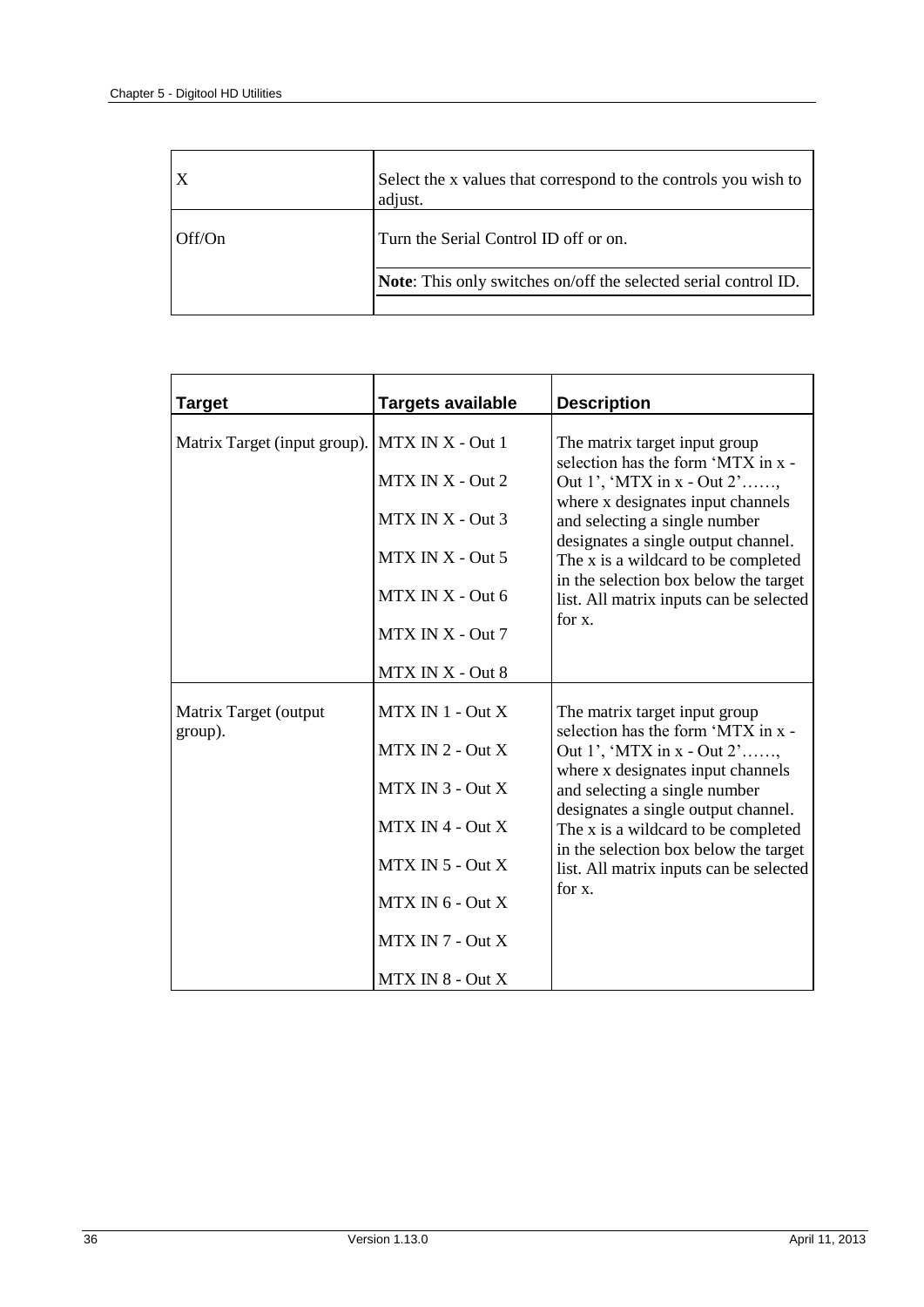| Matrix Stereo Targets (input   MTX STIn X Out 1,2<br>group). | MTX STIn X Out 3,4<br>MTX STIn X Out 5,6<br>MTX STIn X Out 7,8                               | The matrix stereo target input group<br>has the form 'MTX STin X - Out<br>$1,2$ , MTX STin X - Out 3,4, where x<br>designates odd/even input channels<br>pairs, and 1,2 through 7,8 (15,16)<br>designate stereo output pairs. The x<br>is a wildcard to be completed in the<br>selection box immediately below the<br>target list. All matrix inputs can be<br>selected for x.<br><b>Note:</b> Odd x values only route to odd<br>output channels and even x values<br>only route to even output channels. |
|--------------------------------------------------------------|----------------------------------------------------------------------------------------------|-----------------------------------------------------------------------------------------------------------------------------------------------------------------------------------------------------------------------------------------------------------------------------------------------------------------------------------------------------------------------------------------------------------------------------------------------------------------------------------------------------------|
| Matrix Stereo Targets<br>(output group).                     | MTX In 1,2 - STOut x<br>MTX In 3,4 - STOut x<br>MTX In 5,6 - STOut x<br>MTX In 7,8 - STOut x | The matrix stereo target output group<br>has the form 'MTX in $1,2$ – STOut<br>x', 'MTX in $3,4$ – STOut x', where x<br>designates odd/even output channels<br>pairs, and 1,2 through 7,8 (15,16)<br>designate stereo input pairs. The x is<br>a wildcard to be completed in the<br>selection box immediately below the<br>target list. All matrix outputs can be<br>selected for x.<br>Note: That odd x values only receive<br>odd input channels and even x values<br>only receive even input channels. |
| Output targets.                                              | Output X                                                                                     | The matrix out level target selection<br>has the form 'Output x'. This<br>designates the target to be one or<br>more post-matrix mixes. The x is a<br>wildcard to be completed in the<br>selection box below the target list.<br>All matrix mixes can be selected for<br>x. The target is the level/mute control<br>of each matrix mix output.                                                                                                                                                            |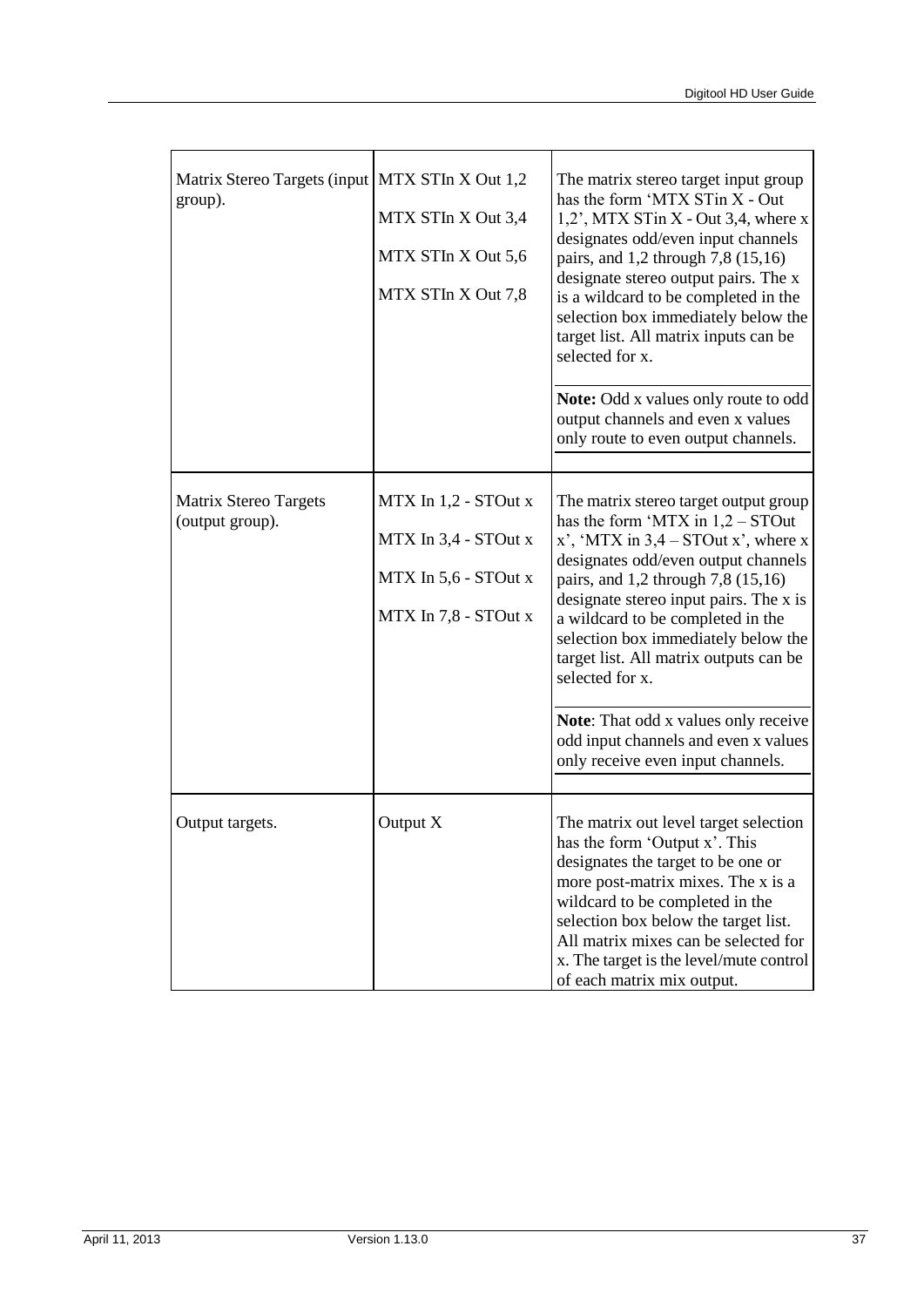| Input targets. | Input $X$ | The input target selection has the       |
|----------------|-----------|------------------------------------------|
|                |           | form 'Input x'. This designates the      |
|                |           | target to be one or more input           |
|                |           | channels. The x is a wildcard to be      |
|                |           | completed in the selection box below     |
|                |           | the target list. All channel inputs can  |
|                |           | be selected for x. The target is the     |
|                |           | level/mute control for each channel      |
|                |           | and affects the signal before it is sent |
|                |           | to the matrix router.                    |

**Note**: In the MX 32 there are 16 inputs and outputs.

## <span id="page-41-0"></span>**Generator**

#### **Purpose**

The signal generator in Digitool can generate a sine wave, pink noise or white noise. It has its own level control along with a frequency control for when sine wave is selected. The generator can be assigned to any combination of inputs and outputs and is applied at the beginning of their respective processing chain. The generator signal is summed with the signal normally routed to the selected input or output.

**Note**: The frequency control has no affect on the pink or white noise signal.

| <b>Control</b> | <b>Purpose</b>                                                                                |
|----------------|-----------------------------------------------------------------------------------------------|
| Level          | Adjusts the output level of the generator.                                                    |
| Frequency      | When the generator wave form is set to to sine, this control sets<br>the generator frequency. |
| Wave           | Select either Sine, White or Pink.                                                            |
| $In/O$ ut      | Click the numbered input and output boxes to route the<br>generator.                          |